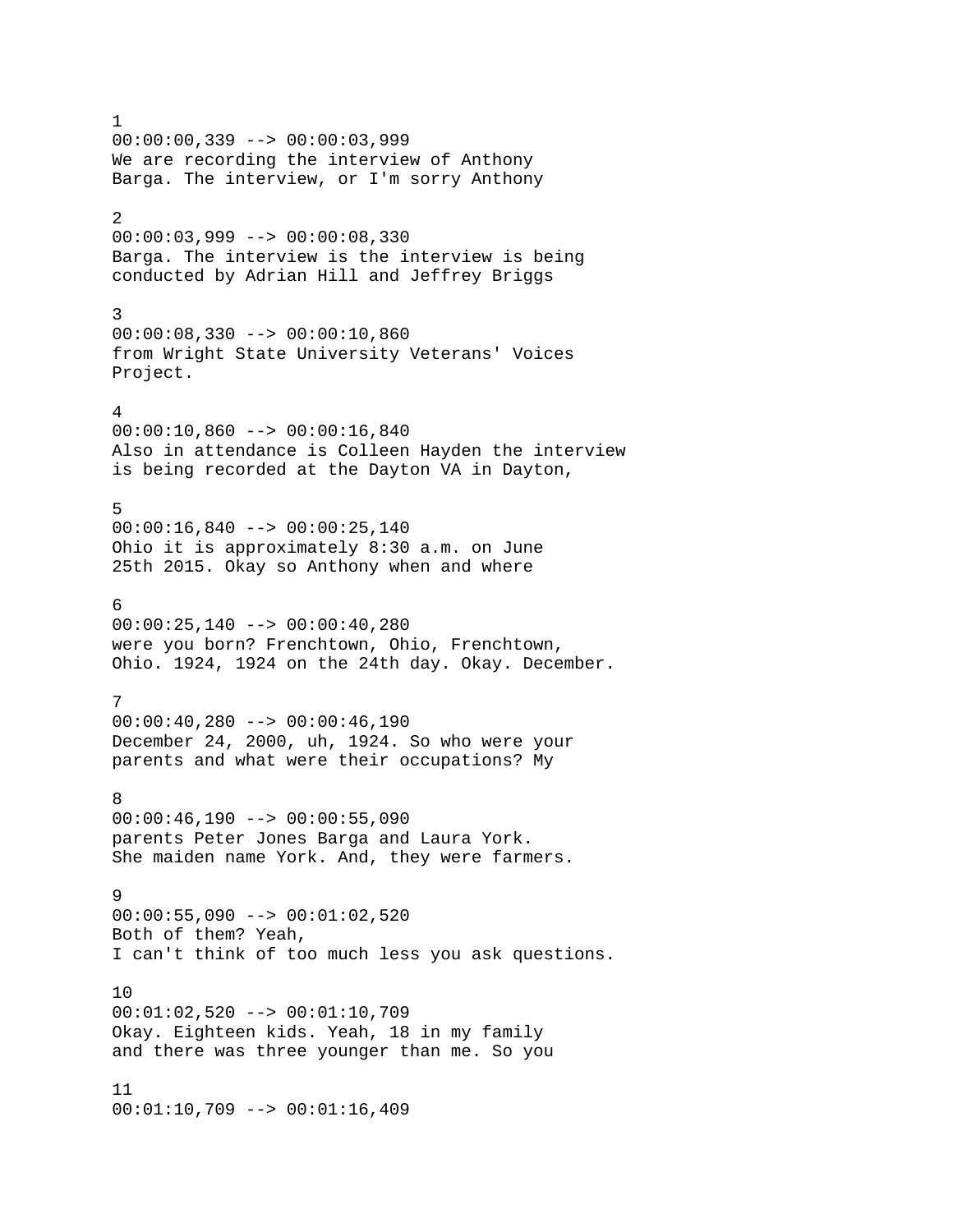had 17 other siblings? There were 17 other brothers and sisters? Yeah. Okay. Did any 12  $00:01:16,409$  -->  $00:01:23,279$ of them serve in the military as well? Yeah, I had two brothers Noah Barga and Paul Barga. 13 00:01:23,279 --> 00:01:30,950 Noah was in New Guinea and Paul was in Europe. During World War II? During World War II. 14 00:01:30,950 --> 00:01:38,060 Uh, Army? Army, both of them were Army. Yeah, okay, as well as you correct? Yeah. So what 15  $00:01:38,060$  -->  $00:01:43,579$ were you doing before you entered the service? I was, I worked alot on the farm. It was a 16 00:01:43,579 --> 00:01:50,989 \$30 a month and my, and my board. Did you, did you go to school as well? 17 00:01:50,989 --> 00:01:58,249 I quit, I quit when I was in the 8th grade. Oh, okay, to work on the farm? Yeah, to work 18  $00:01:58,249$  -->  $00:02:05,069$ on the farm. One room school house. One room school house. Yeah, three years in a one room 19  $00:02:05,069$  -->  $00:02:10,009$ school house. There was three of us in the first three of us in the second and 20  $00:02:10,009$  -->  $00:02:17,409$ three of us in the third. So what branch, branch of the military did you serve? I served 21  $00:02:17,409$  -->  $00:02:24,909$ the field artillery battalion 176 field artillery. It was a lone battalion.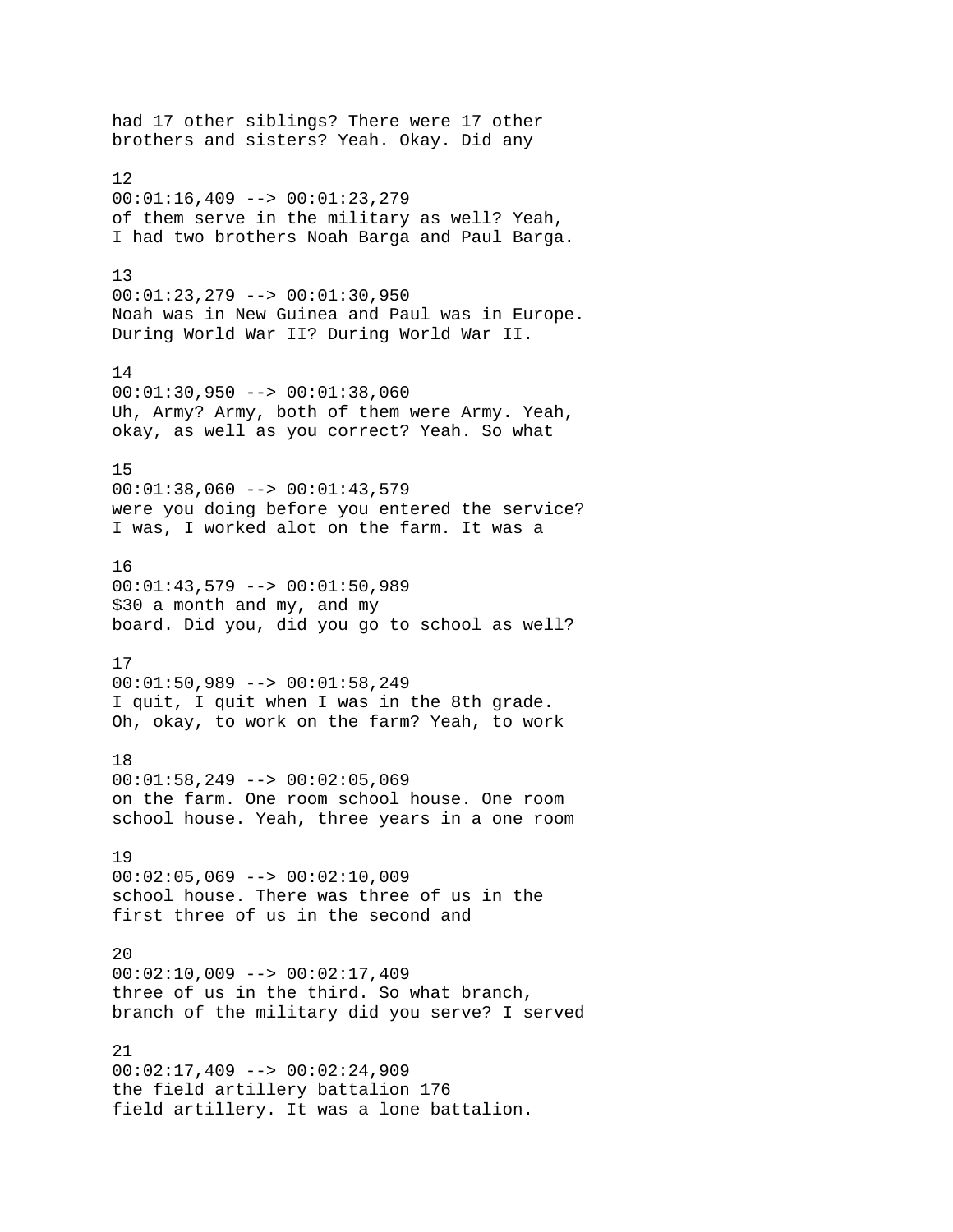22  $00:02:24,909$  -->  $00:02:34,150$ We were under General Patton, was are... This was the Army then? You were in the Army? Army, 23 00:02:34,150 --> 00:02:42,560 yeah. So, Did you enlist or were you drafted? I was drafted. I got a letter from the President, 24  $00:02:42,560$  -->  $00:02:45,709$ "Greetings". Congratulations, right? So what your initial thought you got the 25  $00:02:45,709$  -->  $00:02:51,890$ papers saying you were drafted? Well I was tickled. I was glad because I got off the 26 00:02:51,890 --> 00:02:57,010 farm. Yeah. I had deferred, 6 month deferred because the guy I was working for on the farm 27  $00:02:57,010$  -->  $00:03:13,530$ had a sickness, so they deferred me for 6 months. Okay. Um, so would you, would you 28  $00:03:13,530$  -->  $00:03:15,219$ have picked another branch if you were to enlist 29 00:03:15,219 --> 00:03:19,840 yourself? Do you think. No I probably would have stick with the Army because I didn't 30  $00:03:19,840$  -->  $00:03:27,599$ care for the Navy and the Air Force, I wasn't smart enough. Okay. So do you remember what 31 00:03:27,599 --> 00:03:34,840 it was like leaving, leaving home to go to basic training? I was tickled to get out to

32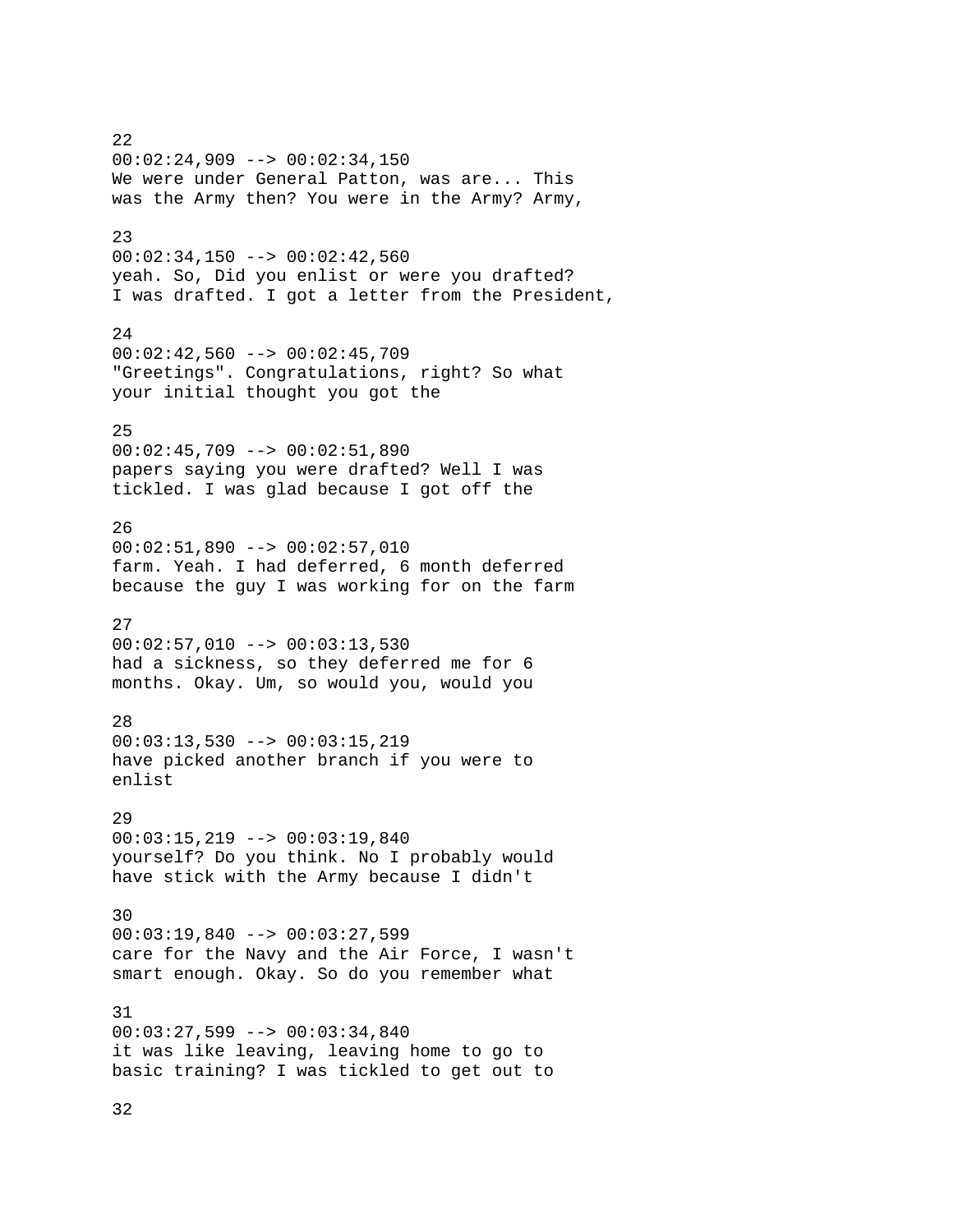00:03:34,840 --> 00:03:41,900 away from home. So you were excited. Yeah, I was 18 years old when I was drafted and 33 00:03:41,900 --> 00:03:49,870 just like a new occupation. So were you, I'm sorry, were you. So, what year was this when 34 00:03:49,870 --> 00:03:55,909 you got drafted? November the 10th 1943. Where did you depart from? I mean, where did... 35  $00:03:55,909$  -->  $00:04:03,680$ I went to Columbus. From Fort Hayes, Columbus. I went from Fort Hayes, I went to Fort Sill, 36  $00:04:03,680$  -->  $00:04:12,680$ Oklahoma. Fort Sill. Artillery base. Oh, so they signed you up right to begin with then. 37 00:04:12,680 --> 00:04:18,919 I went to Fort Sill, Oklahoma, right away. So you said, what was your, what was your 38  $00:04:18,919$  -->  $00:04:24,860$ what was your specific job? Your artillery? All we did was get up in the morning and run 39  $00:04:24,860$  -->  $00:04:30,400$ for a couple miles and eat and change and the one 40  $00:04:30,400$  -->  $00:04:34,590$ thing that was nice about it was every Saturday they would give us about seventeen mile hike 41 00:04:34,590 --> 00:04:42,050 so we'd be too tired to go to town. Of course they did. Do you recall anything thing else 42  $00:04:42,050$  -->  $00:04:48,389$ about your basic training? The only thing,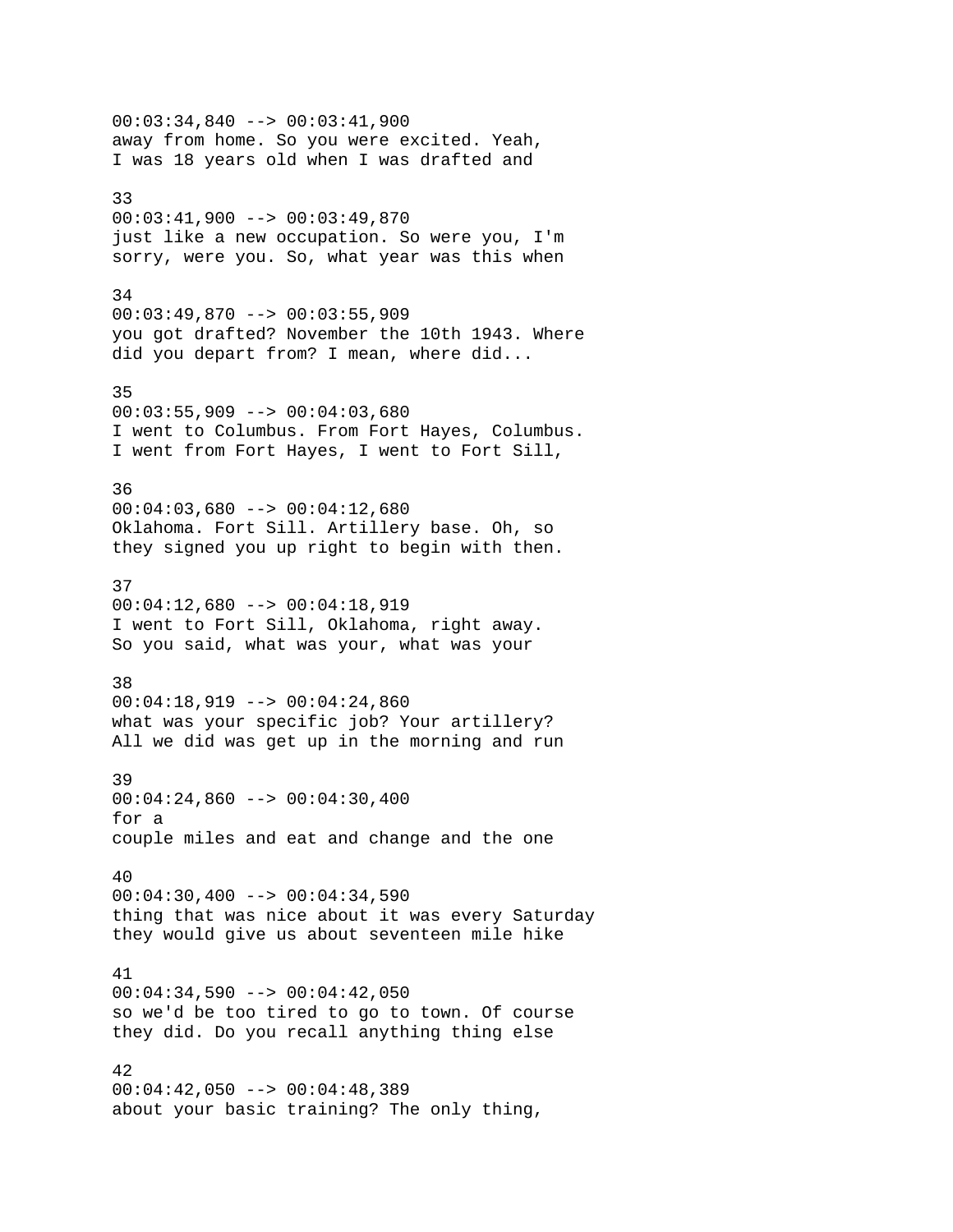I got pneumonia, and I was in the hospital 43  $00:04:48,389$  -->  $00:04:55,860$ I fell when I jumped a creek, I fell through the ice. I was in the hospital for two weeks, 44  $00:04:55,860$  -->  $00:05:03,400$ with pneumonia, but outside of that. We went through the under-fire that was part of basic 45  $00:05:03,400$  -->  $00:05:07,990$ training we crawled on our bellies until we got to the fence then we rolled on our backs 46  $00:05:07,990$  -->  $00:05:13,479$ and hold our guns up and that holds the wire off us, so were crawl under the wire. 47  $00:05:13,479$  -->  $00:05:19,039$ Cause 30 inches above the ground they were shooting live ammo at us, across the top of 48 00:05:19,039 --> 00:05:24,759 you. Oh, wow. And one guy got killed two bullets must of hit and went down through him. That's 49  $00:05:24,759$  -->  $00:05:32,990$ the only thing. I can remember that. But, uh, twenty-five mile hike a forced march 50  $00:05:32,990$  -->  $00:05:41,060$ [inaudible] but I never fell out, but alot of them did. The adventures of being 19. Yeah. 51  $00:05:41,060$  -->  $00:05:47,550$ Do you recall, um, do you recall any of your instructors? Yeah, I can't remember, the one 52  $00:05:47,550$  -->  $00:05:57,110$ of the. He was Corporal, and I wouldn't say his name. I would always say PK. And he gave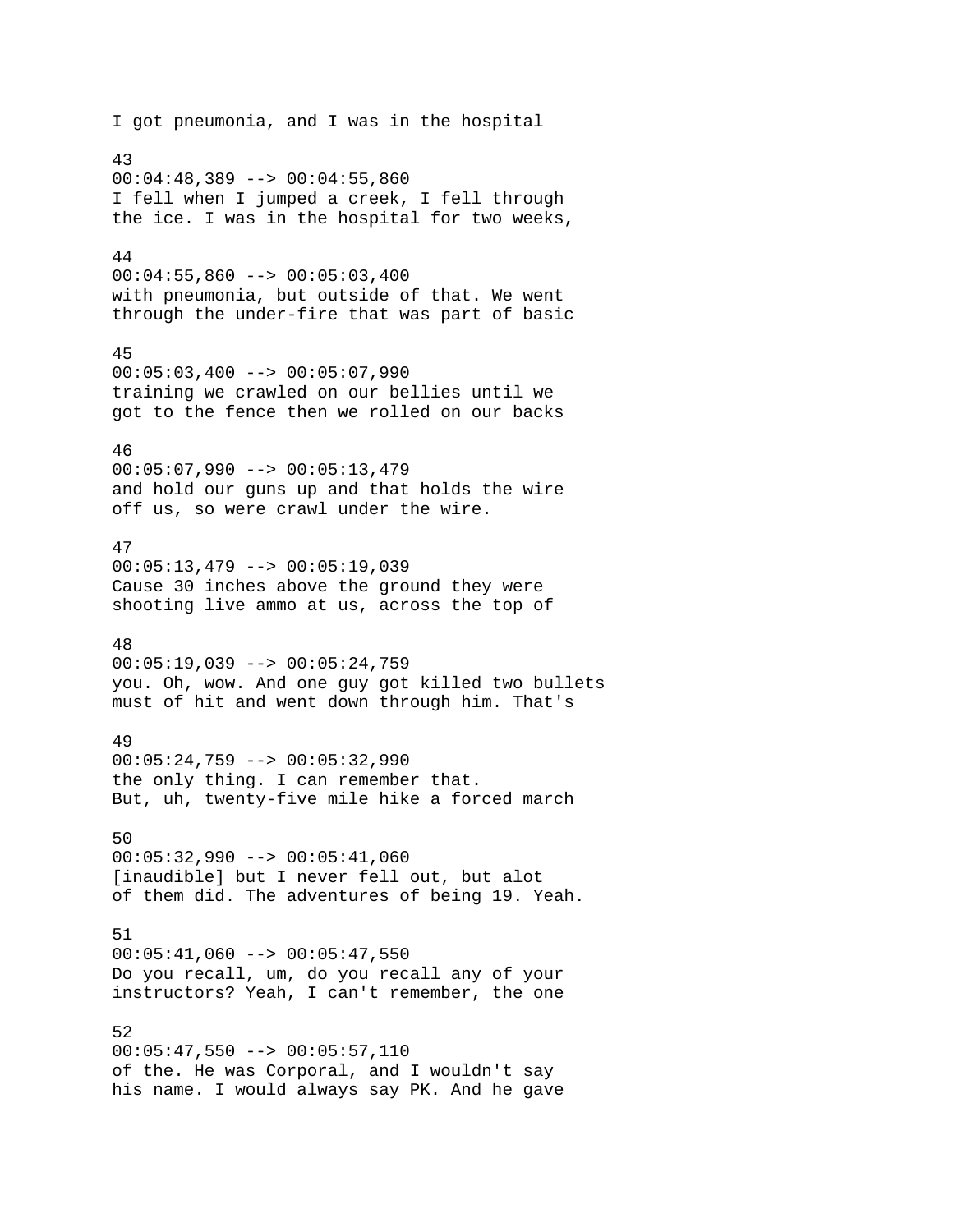53 00:05:57,110 --> 00:06:04,509 me 30 months KP duty. And I, and you may not want this, but well anyhow they put me on 54  $00:06:04,509$  -->  $00:06:10,180$ KP duty. And the cook, and he is probably dead now anyhow, the Staff Sargent, we would 55 00:06:10,180 --> 00:06:16,580 go to town and we take sugar with us and trade the sugar for whiskey. That's the truth. What 56  $00:06:16,580$  -->  $00:06:26,430$ a deal! It sounds like a pretty good deal on your part. Well, if we got caught, I was 57  $00:06:26,430$  -->  $00:06:32,069$ the one [inaudible]. Did you ever get caught? No, never. So, did you receive any specialized 58 00:06:32,069 --> 00:06:42,129 training after? No, no special training. When I went over seas, I was in service battery. 59  $00:06:42,129$  -->  $00:06:48,979$ And, I laid alot of telephone wire and rolled it up by arm. And that's what, and every time 60 00:06:48,979 --> 00:06:55,280 we moved from town to town, I'd lay telephone wire. Then when we moved, we rolled it up 61 00:06:55,280 --> 00:07:01,629 by arm. So what was your, your specific MOS, or your job, like what was your title? Artillery? 62 00:07:01,629 --> 00:07:09,610 Infantry? I took training man on the 105, but when I went overseas, I, this old Virginia 63

00:07:09,610 --> 00:07:15,210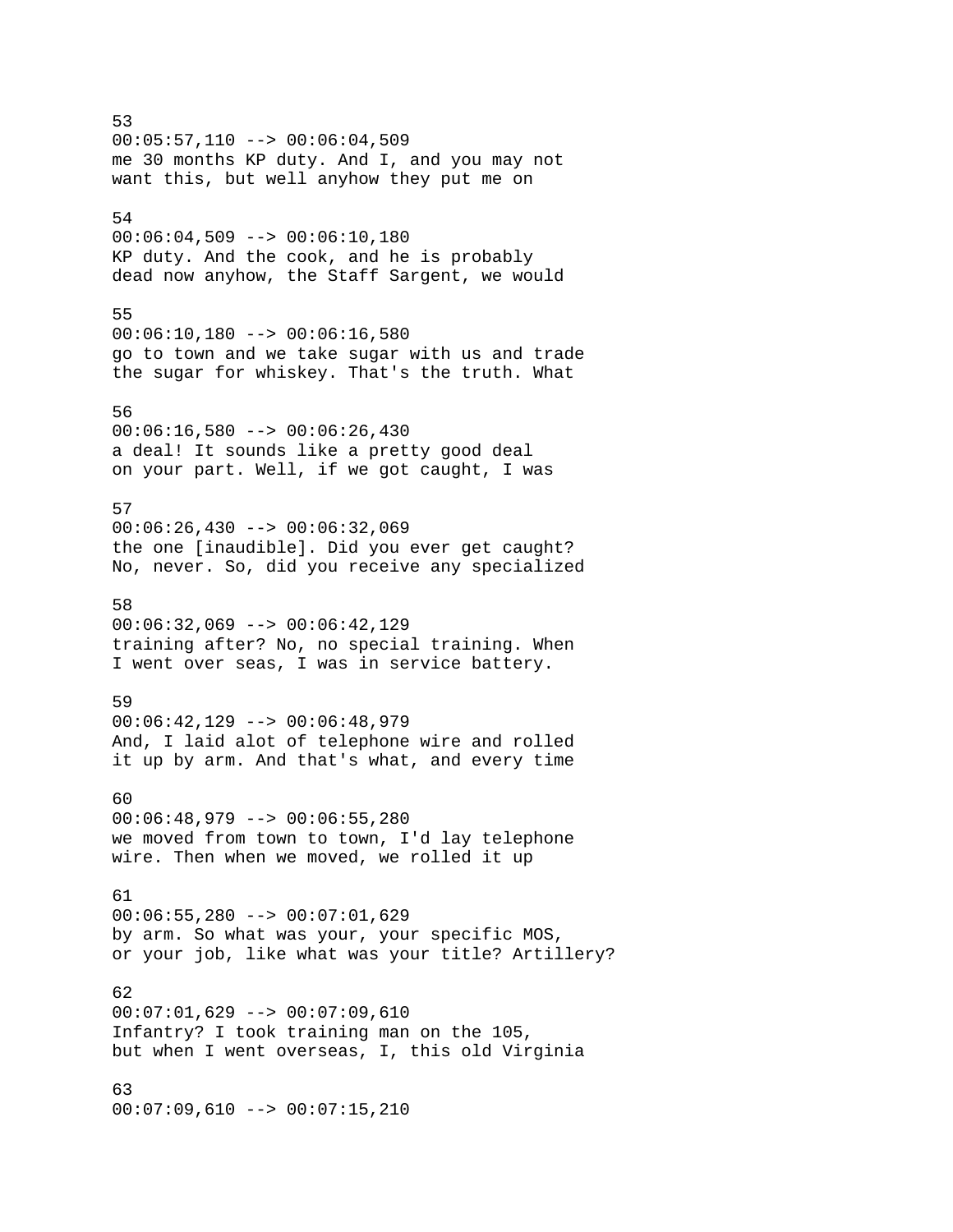National Guard outfit, all of them in their 40s, one guy was in his 50s. So you know who 64 00:07:15,210 --> 00:07:20,909 had to the work and the running. The young guys. So you said you got attached the the 65  $00:07:20,909$  -->  $00:07:27,539$ Virginia National Guard? Is that? Virginia, that's the one we went overseas with. National, 66 00:07:27,539 --> 00:07:37,120 Virginia National Guard. That was the 176 Field Artillery Battalion. So you got, you 67  $00:07:37,120$  -->  $00:07:40,430$ got assigned as a replacement for them, for them. Yeah, yeah. They just transferred me 68  $00:07:40,430$  -->  $00:07:47,219$ cause I went over as a paratrooper they put in the field artillery. Alright. Then I went 69 00:07:47,219 --> 00:07:53,479 to the Service Battery. Did they, did they, were you originally assigned as the paratroopers? 70 00:07:53,479 --> 00:07:59,289 Or were you? No. No. They just asked you to do it? We was just there, more like training 71  $00:07:59,289$  -->  $00:08:04,080$ camp and they would take you out on the field and we would do hand to hand combat. And they 72 00:08:04,080 --> 00:08:09,289 said, don't worry that sands soft. When you went over a guys head. That sand it pretty 73 00:08:09,289 --> 00:08:15,400 hard. So I wasn't too encourage it, but I don't know how I got out of it. But, they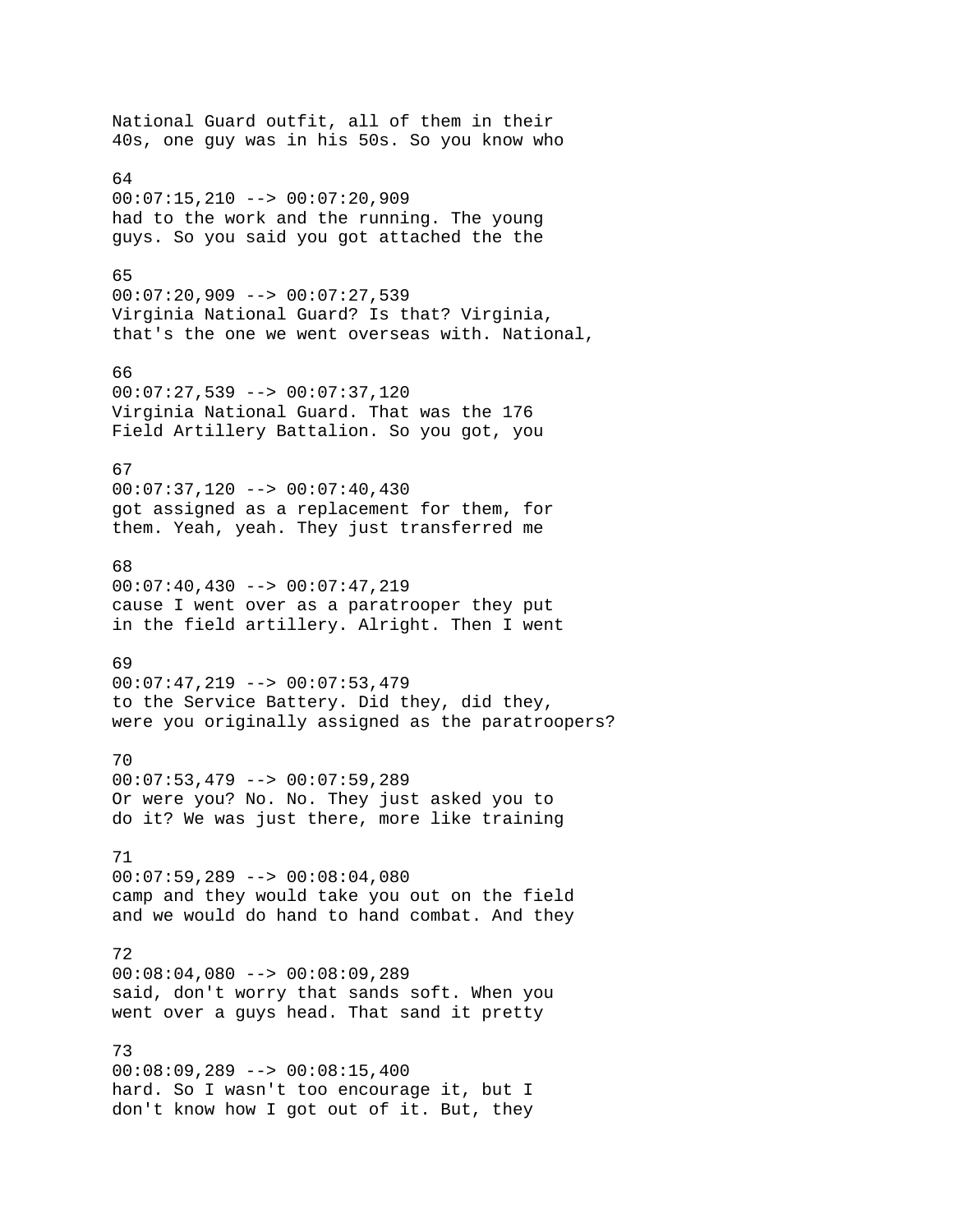74  $00:08:15,400$  -->  $00:08:24,069$ sent me to the field artillery, up Camp Butler, North Carolina. And that's when I got, I got 75 00:08:24,069 --> 00:08:31,169 and another thing there, when I got when I left Fort Sill, Oklahoma, I was, ah, I had 76 00:08:31,169 --> 00:08:37,650 an 11 day delay in route. Eleven days to go home on. And the captain says, "Here's your 77  $00:08:37,650$  -->  $00:08:43,290$ 11 day discharge, but you got to get a haircut. So I went and had my head butched. I had a 78 00:08:43,290 --> 00:08:50,120 butch and I went home and on the way home I was wearing suntans and it got cold, and 79  $00:08:50,120$  -->  $00:09:01,070$ so I put another jean coat on and the MPs arrested me for being out of uniform. I mean 80 00:09:01,070 --> 00:09:05,920 little things like that happened. Yeah. I road the bus all the way from Fort Sill, Oklahoma 81 00:09:05,920 --> 00:09:14,770 to Sidney. And it was cold in May, in May. So how do you think, how do you think you 82 00:09:14,770 --> 00:09:19,260 adapted to the military lifestyle? The food, the physical aspect, and the barracks? Well 83 00:09:19,260 --> 00:09:26,980 I was young and everything was, I, I adapted real good. Cause I was young and it didn't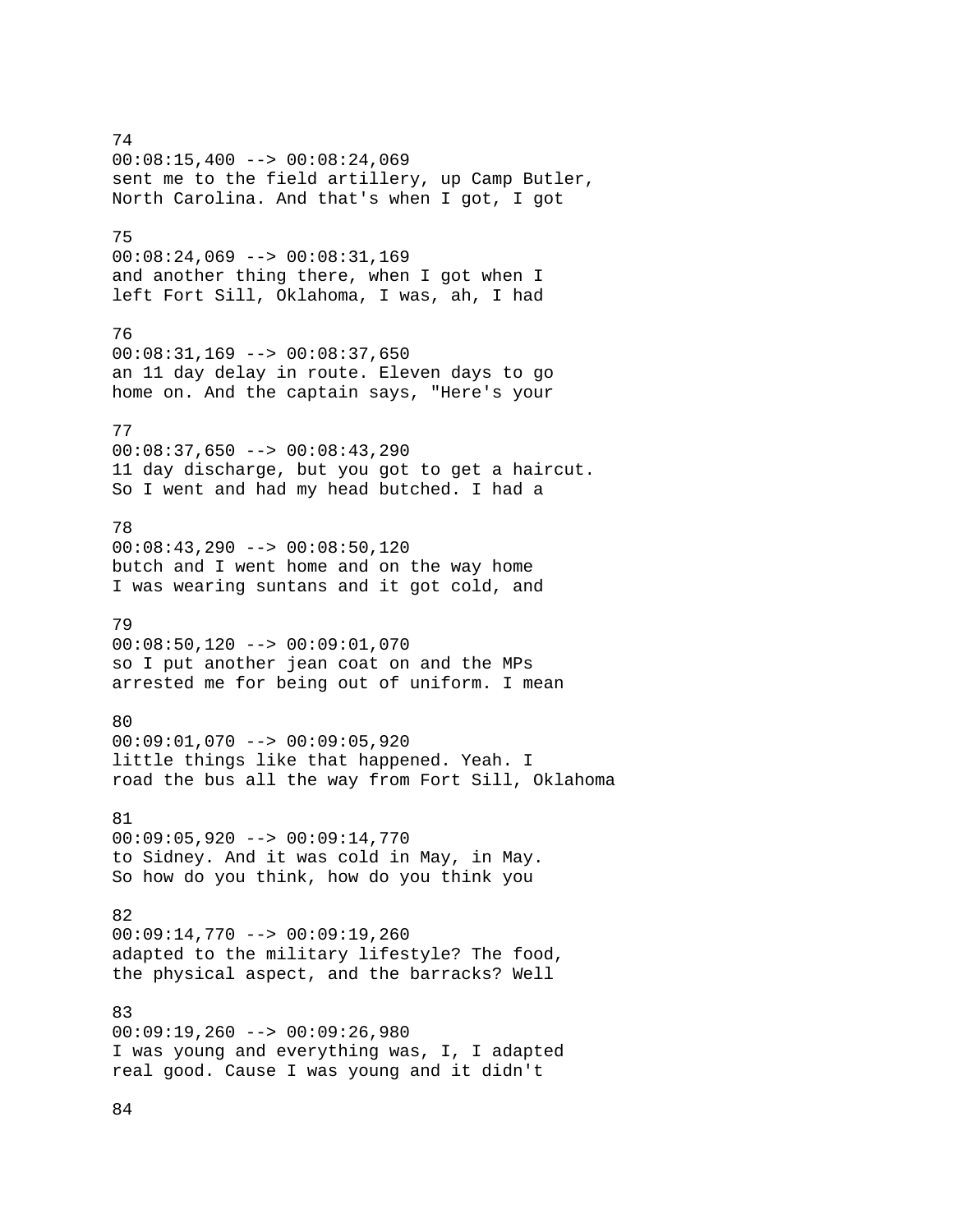00:09:26,980 --> 00:09:34,350 bother me. I'd eat K rations, C rations, they learned me to smoke, they give me can like 85 00:09:34,350 --> 00:09:41,140 C rations and K rations was like three cigarettes in every box. And the only think I really 86 00:09:41,140 --> 00:09:47,280 didn't care too much was their hash, can of hash, it was like eating lard. So you said 87 00:09:47,280 --> 00:09:53,520 you picked up smoking when you were in the army? Yeah. So you didn't smoke before you 88  $00:09:53,520$  -->  $00:09:59,140$ were? Well, I did. I think, I smoked home grown tobacco and chewed it when we was kids. 89 00:09:59,140 --> 00:10:07,490 Got sick too. But they gave us, issued, us free cigarettes. Then they, we bought cigarettes, 90  $00:10:07,490$  -->  $00:10:16,620$ we buy them. I think it was 5 cents a pack. And, I bought alot of cigarettes then. And 91  $00:10:16,620$  -->  $00:10:26,270$ when I went to Paris, I went to Paris for three days, my buddy stole all of my cigarettes. 92 00:10:26,270 --> 00:10:35,920 That's funny. After the war was over, I went to Paris. I went to London for seven days. 93 00:10:35,920 --> 00:10:40,450 I went to, I think, them were the only two places. But each time I come back, my outfit 94  $00:10:40,450$  -->  $00:10:45,670$ was gone. This was after the war was over.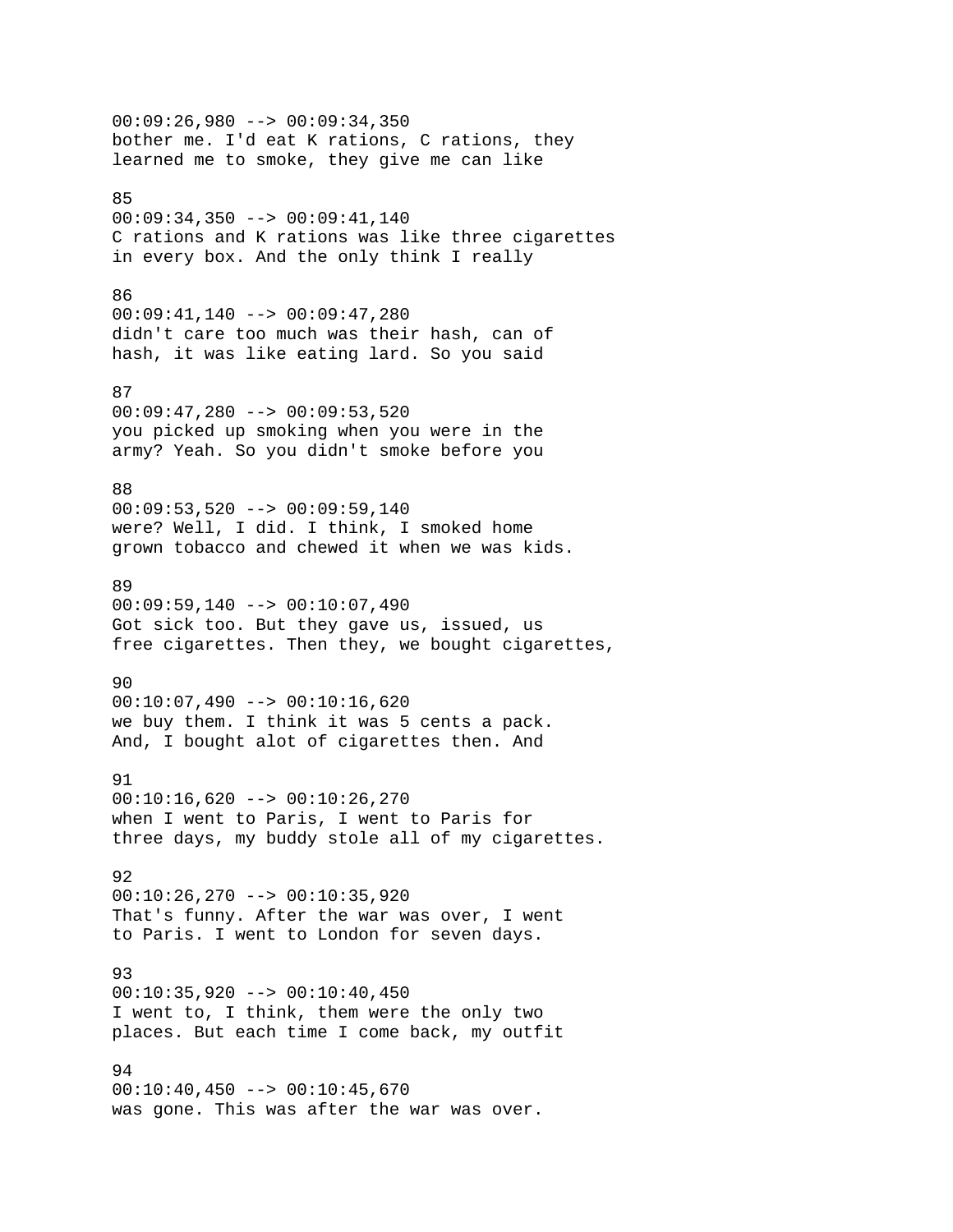And then I was transferred to Nuremburg. I 95  $00:10:45,670$  -->  $00:10:51,030$ was an MP in Nuremburg, guarding American prisoners that was in there for rape and murder. 96 00:10:51,030 --> 00:10:57,580 But then first time, I was transferred into prison camp with German POWs, the Hungarians 97  $00:10:57,580$  -->  $00:11:04,320$ was in there, and I was guard over there. We would walk the fence during the day, and 98 00:11:04,320 --> 00:11:11,220 at night we'd walk up, no during the day we was up in the boxes, towers, and at night 99 00:11:11,220 --> 00:11:19,010 we walk the fences. And make sure the Germans didn't get out. And, I remember one time these 100 00:11:19,010 --> 00:11:24,160 two guys, shot, shot this one German when he was inside the fence trying to get out. 101 00:11:24,160 --> 00:11:33,230 He was cutting a hole through the fence. So they called Corporals, guards, and picked 102 00:11:33,230 --> 00:11:37,690 him up with a weapons carrier. Can you, um, can you take me from like, so you went from 103 00:11:37,690 --> 00:11:43,700 Fort Sill to where? I went from Fort Sill to Camp Butler, North, Carolina, Fort Bragg, 104 00:11:43,700 --> 00:11:50,330 North Carolina. Then when I got out of Fort Bragg, they transferred me to Camp Butler,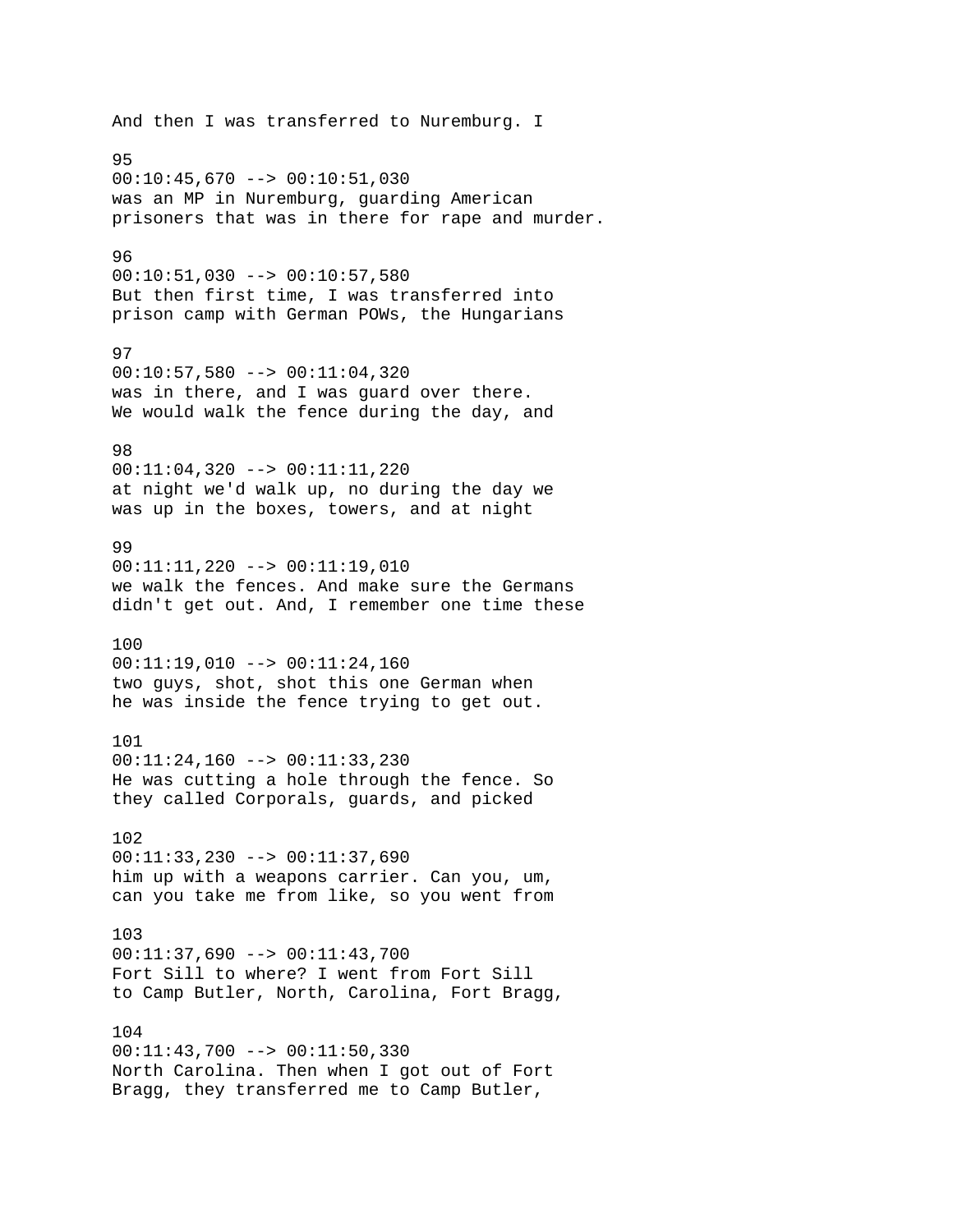105 00:11:50,330 --> 00:11:56,130 North Carolina. Then I went overseas. How did you get overseas? Huh? Did you take a 106 00:11:56,130 --> 00:12:03,690 boat, air? I went on a boat. I got on the boat July 1st 1944. That's when we left port, 107 00:12:03,690 --> 00:12:11,180 it's on that paper, got on the boat, there was 7000 men on that boat. And all we had 108  $00:12:11,180$  -->  $00:12:18,060$ was a little life belt with two little gas cylinders. They held you up for two hours. 109  $00:12:18,060$  -->  $00:12:25,510$ And, I think it took us 11 days to get across. And, huh, we got landed and I went to Wales. 110 00:12:25,510 --> 00:12:32,120 Landed in Wales and from Wales I went to, it's on that paper there, where we went from 111 00:12:32,120 --> 00:12:38,870 Wales and to back to England and then cross from England we went across the Ocean, the 112 00:12:38,870 --> 00:12:45,420 Atlantic, English Channel, English Channel. And I landed there, I forget what, it's on 113  $00:12:45,420$  -->  $00:12:56,370$ there, I went to Wales, South Wales, and from the I was at Dorset, and then I went August 114  $00:12:56,370$  -->  $00:13:06,550$ 16th to Portland, England, and then from August 19th, I went to Normandy Beach in France. 115 00:13:06,550 --> 00:13:13,730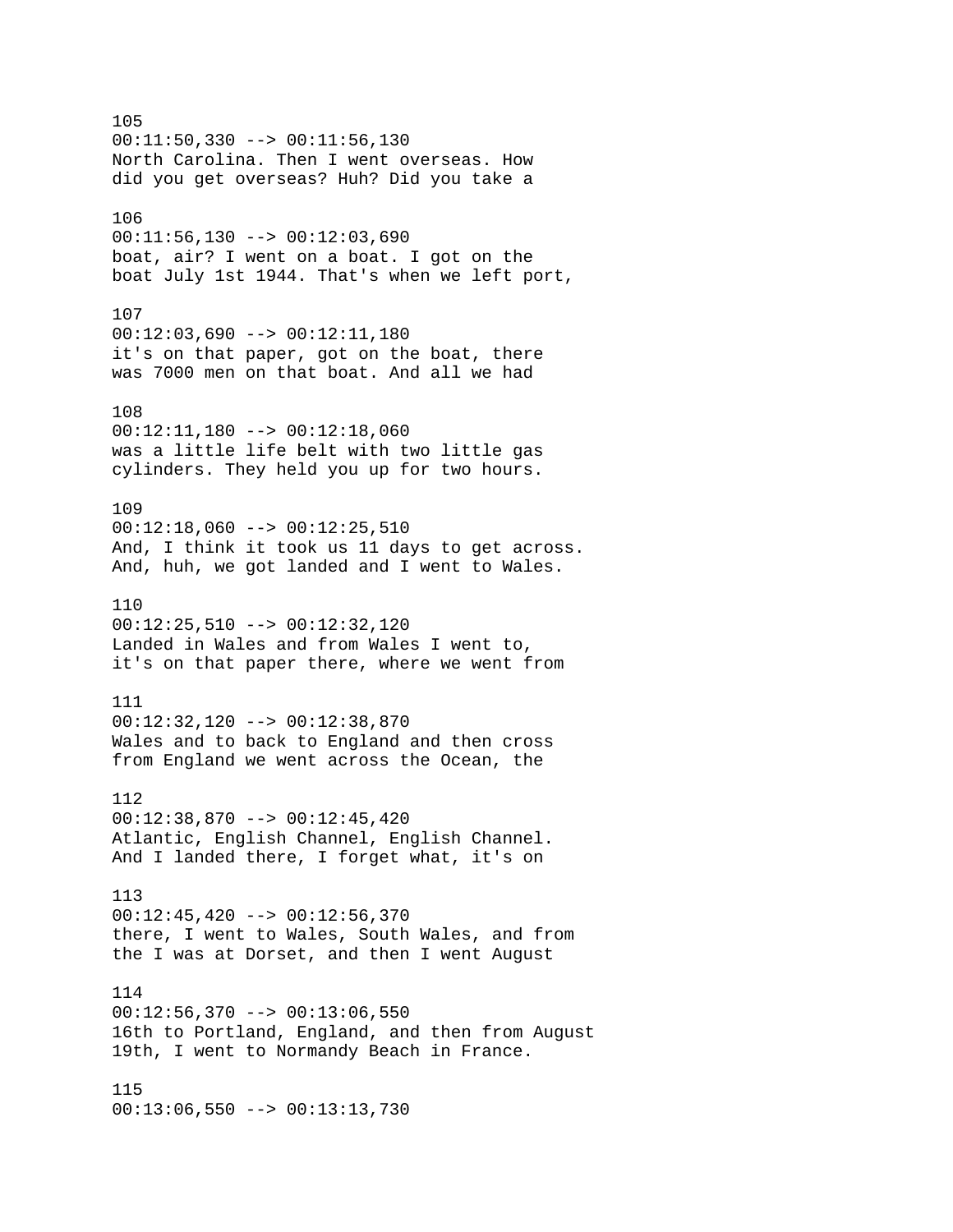And then from there I went to a transit area in France, then the 26th of August, I went 116  $00:13:13,730$  -->  $00:13:19,690$ to Landon, France. Want me to keep naming them? No, your fine. Your fine. We all get 117 00:13:19,690 --> 00:13:27,460 a picture of it. So we'll have it. That's what I thought. So, so, after, so after you 118 00:13:27,460 --> 00:13:32,240 get overseas, once you landed in Wales, you went to England, and then you got, so you 119 00:13:32,240 --> 00:13:41,800 said you landed Normandy on the mainland. Uh,yeah. Okay. Normandy, France. Yeah. Okay. 120  $00:13:41,800$  -->  $00:13:47,150$ So, um, what did you do when you were in Normandy? Were you just traveling through? Yeah, we 121 00:13:47,150 --> 00:13:52,940 just landed there. Okay. So we went. Where did, where did you end up, then? In uh,in 122 00:13:52,940 --> 00:13:58,340 camp area in France. Okay. And, then was is, what was your job assignment there? Nothing, 123  $00:13:58,340$  -->  $00:14:06,220$ just waiting till we got, get in battle. Okay. So we just stayed around and stood guard at 124 00:14:06,220 --> 00:14:15,670 night till we got ready to go to battle. Okay, um, so, so when was the first time actually 125  $00:14:15,670$  -->  $00:14:21,690$ did, besides, um just moving around and waiting. When was the actual time you did anything?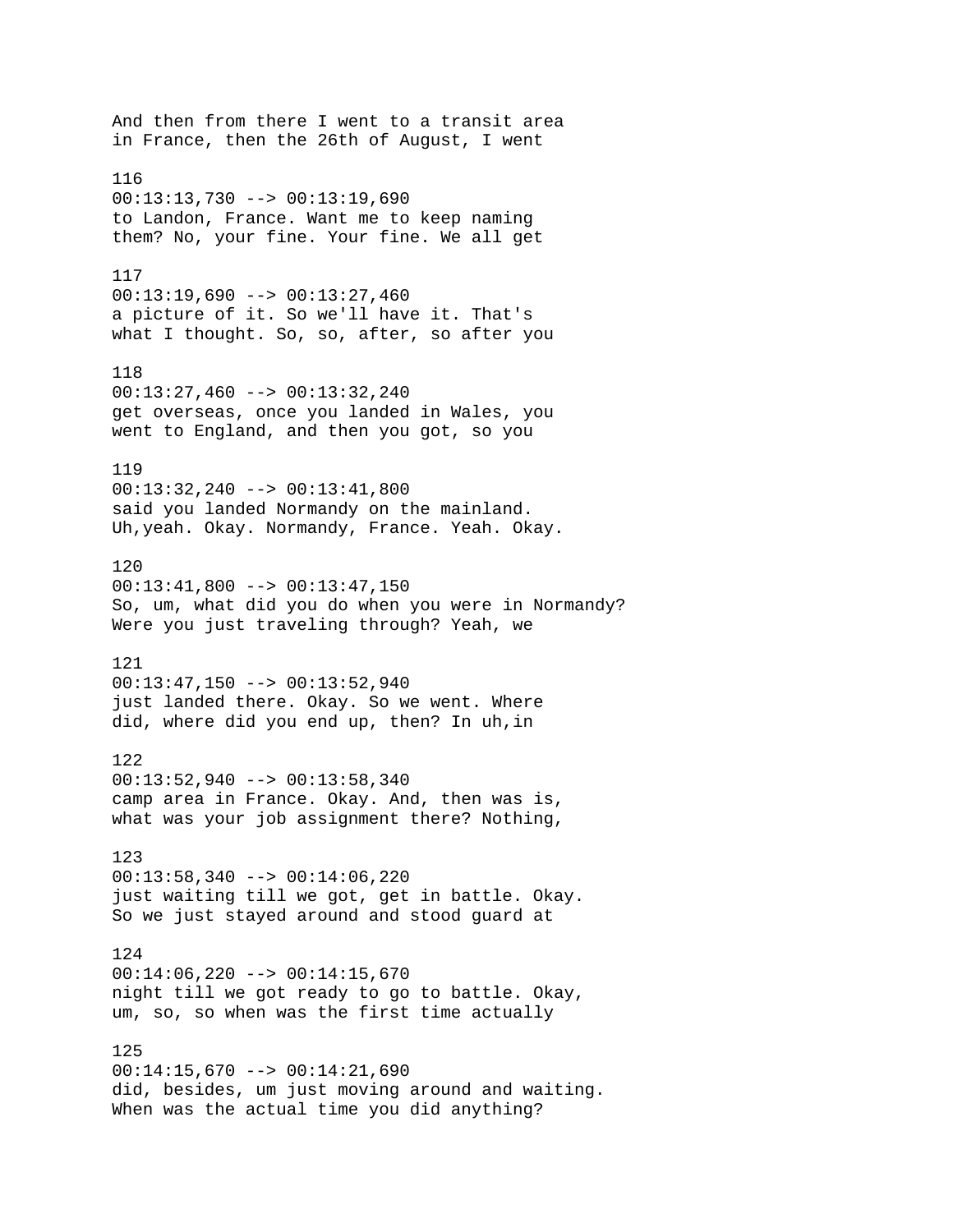126 00:14:21,690 --> 00:14:25,240 As far as... We started right away. I mean, I was in the Service Battalion, Service Battalion, 127 00:14:25,240 --> 00:14:31,570 and the first thing they did, if they need ammunition, or gas, they send us to the depo 128 00:14:31,570 --> 00:14:37,170 area, we would pick up our supplies and then we would go back to camp. And we drove on 129 00:14:37,170 --> 00:14:45,480 the left side of the road. I bet that was scary. And, uh, but otherwise, I was just 130 00:14:45,480 --> 00:14:51,350 busy and time goes fast when you get up in the morning and you eat and go through the 131 00:14:51,350 --> 00:14:56,350 line and they issue you a chow, of whatever it is, otherwise they give you a can of rations, 132  $00:14:56,350$  -->  $00:15:06,220$ and you open the box and eat. And, uh, that was about it. Time went fast, in fact, nighttime 133 00:15:06,220 --> 00:15:13,300 guard was crazy cause you didn't know whether you were gonna get your throat cut or not. 134  $00:15:13,300$  -->  $00:15:19,670$ When you were going, when you were assigned to Patton, right? Yeah. When you got there? 135 00:15:19,670 --> 00:15:24,620 So Patton was moving up pretty fast. We moved. Early. We moved faster and we could catch

136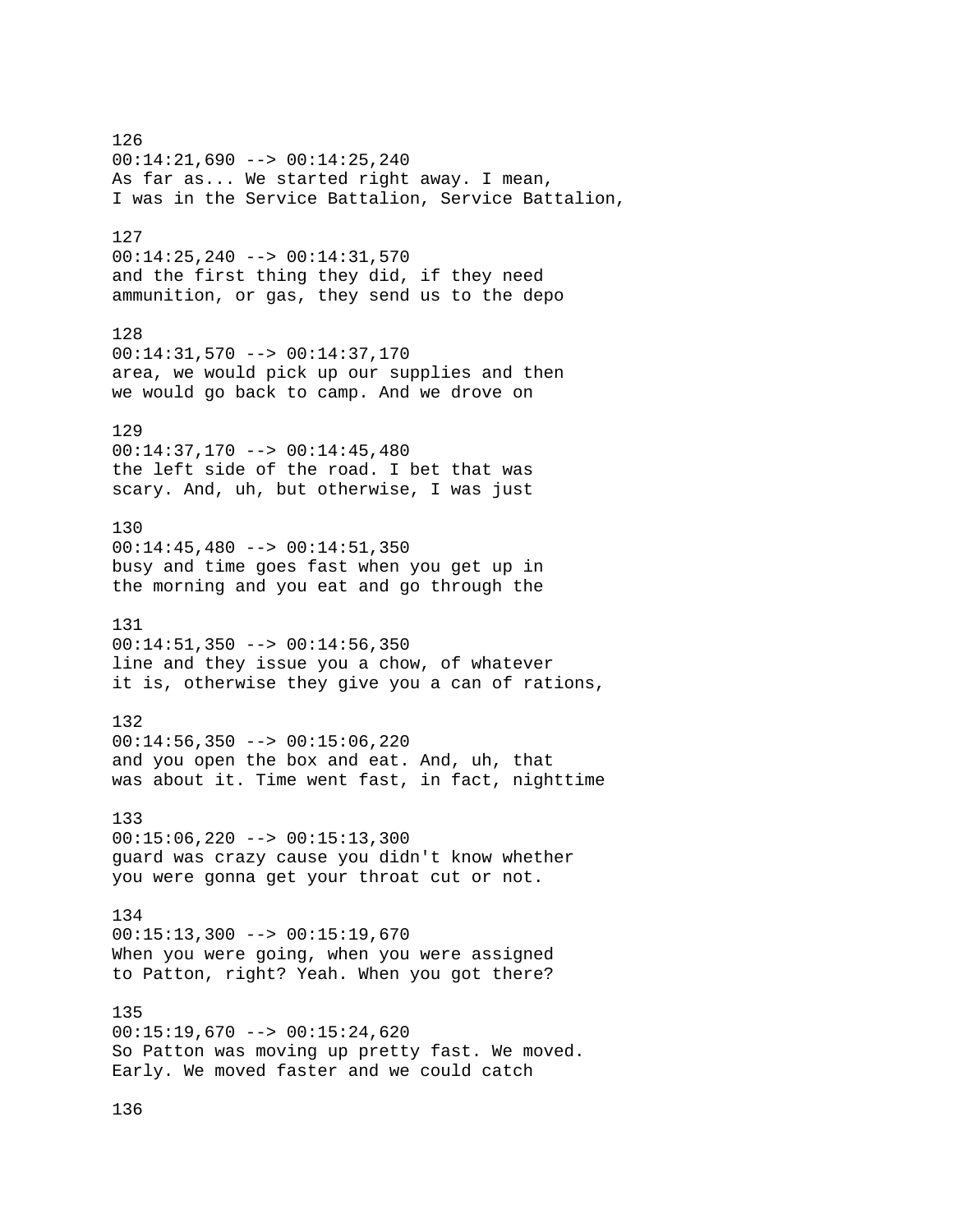00:15:24,620 --> 00:15:30,070 up. Yeah. So you guys were basically playing catch up to Patton's movement towards Germany. 137 00:15:30,070 --> 00:15:36,290 Yeah. Germany was retreating faster than we could catch up. Yeah, right, right. And uh, 138  $00:15:36,290$  -->  $00:15:40,160$ Patton wanted all of the gas money for the tanks, but we had a hard time getting gas 139  $00:15:40,160$  -->  $00:15:48,340$ money. Yeah. Not money, gas, gas from the trucks. We had a hard time getting. But we 140  $00:15:48,340$  -->  $00:15:54,160$ travelled pretty fast across France. It looks like, that the description, the description 141 00:15:54,160 --> 00:16:00,370 the list of places you ended up, that you were just playing catch up more than anything 142  $00:16:00,370$  -->  $00:16:06,170$ else. Yeah, and every time we stopped, we stopped, we were out in the country. Right, 143  $00:16:06,170$  -->  $00:16:12,290$ right. We wasn't in no town. Right. Yeah. You set up a camp in a field. We set up on 144 00:16:12,290 --> 00:16:17,900 the ground. Yeah, yeah. Two blankets and half a pup tent. Each guy got a half and tent and 145 00:16:17,900 --> 00:16:21,770 if you wanted to sleep with somebody you had to get the other tent, half tent. And, mostly 146 00:16:21,770 --> 00:16:27,970 it was easier to just roll the blanket on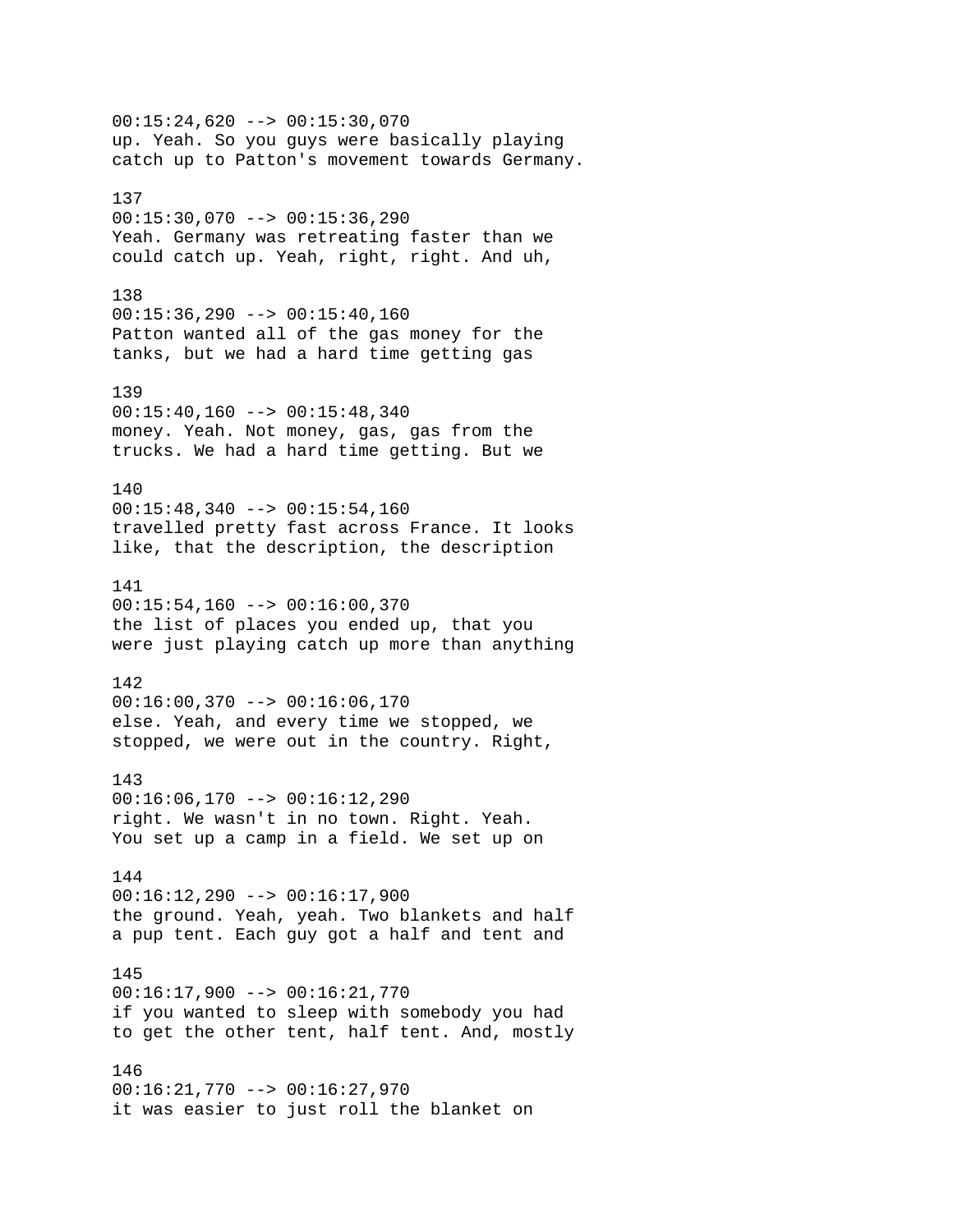the ground sleep. Well it was August September 147 00:16:27,970 --> 00:16:36,880 so perfect. Yeah. So, um, when was the first time, it sounds like, when did you actually 148 00:16:36,880 --> 00:16:43,370 catch up to the front? Well you know that's hard to remember. I mean we were actually 149  $00:16:43,370$  -->  $00:16:49,830$ in the front the whole time. Okay. We was actually, Germans was retreating and we was 150 00:16:49,830 --> 00:16:56,900 advancing and we was catching up. Catching up. We actually never seen too much. We was 151  $00:16:56,900$  -->  $00:17:04,759$ in the Artillery, so we was 5, 6 miles behind the line. Well our guns were 4.5 guns, and 152 00:17:04,759 --> 00:17:11,429 there was only two outfits over there with 4.5 guns. And they kept us secret. We wasn't 153 00:17:11,429 --> 00:17:17,519 allowed to tell nobody what kind of guns we had. And my brother was in the Battle of the 154  $00:17:17,519$  -->  $00:17:22,600$ Bulge and I was too. And we never, he knew where I was, but I didn't know where he was. 155 00:17:22,600 --> 00:17:30,700 What did you brother do? He was a truck driver, in World War II, I don't know what outfit 156 00:17:30,700 --> 00:17:35,100 or nothing. I can't remember that. So did you, did you experience any combat while you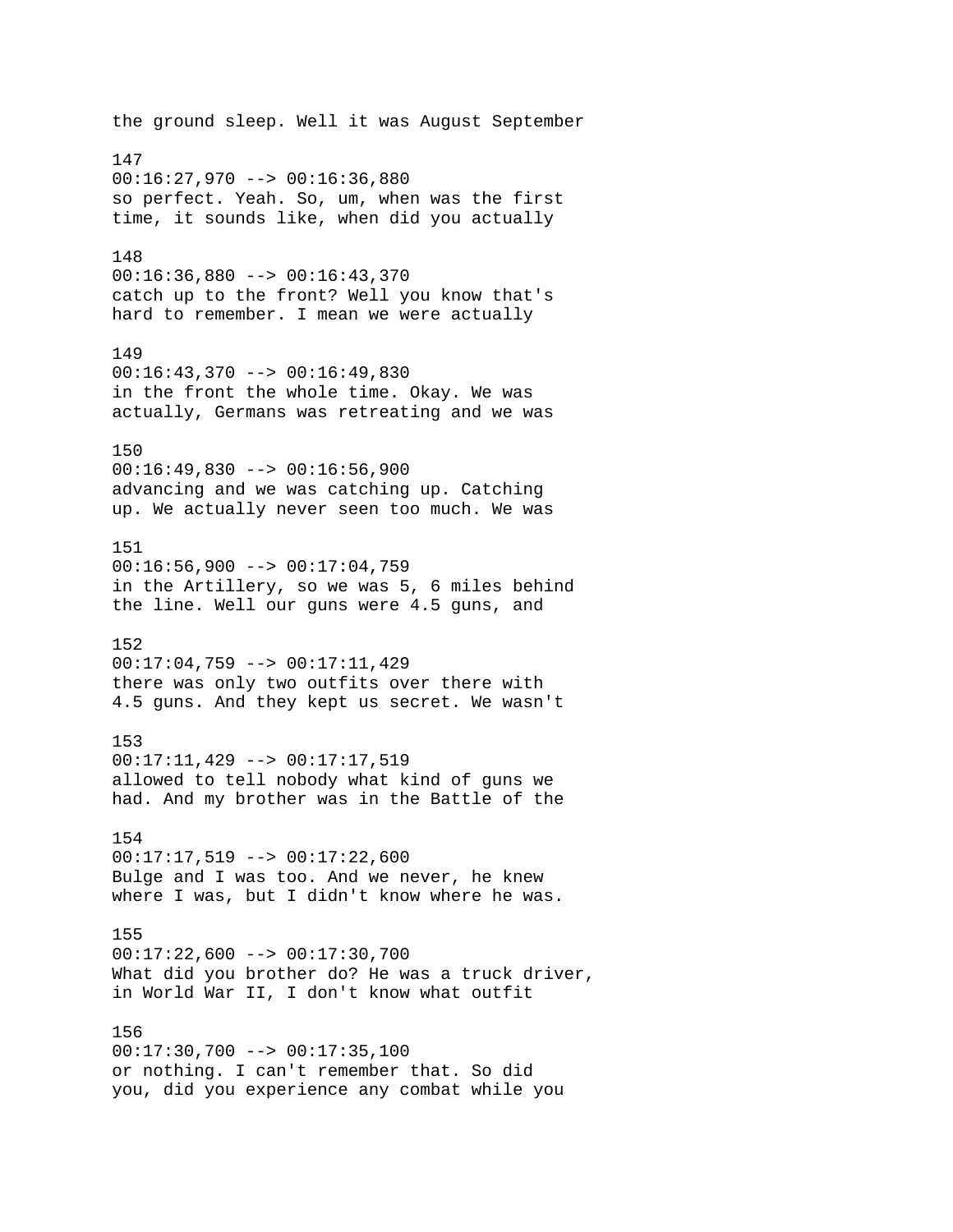157 00:17:35,100 --> 00:17:39,720 were over there? Over, uh, did you experience any combat when you were overseas? Spend some 158  $00:17:39,720$  -->  $00:17:44,350$ time what? Combat, combat? Did you see any combat when you were overseas? No, well, we 159 00:17:44,350 --> 00:17:50,379 got air, we got bombed. Germans dropped, dropped antipersonnel bombs on us and that there. 160 00:17:50,379 --> 00:17:58,750 But otherwise, we never, as soon as they shot artillery shells at us we moved. So you can 161  $00:17:58,750$  -->  $00:18:06,289$ see how fast we moved. Cause we never really got, one time we got bombed, but otherwise 162 00:18:06,289 --> 00:18:10,730 we didn't hardly see combat. Can you, can you describe that to me? Like what it was 163 00:18:10,730 --> 00:18:18,840 like, to know what it was like? Well out in the field, you are all by yourself out there. 164 00:18:18,840 --> 00:18:26,850 And, um,we troops, we would stand guard at night, and the next day, we was in the Service 165  $00:18:26,850$  -->  $00:18:33,019$ Barracks, we had to travel. We laid telephone wires, communication, mostly communication 166 00:18:33,019 --> 00:18:38,299 was the Service Barrack to Air Force Barrack, and Air Force Barracks had linemen and they 167 00:18:38,299 --> 00:18:46,850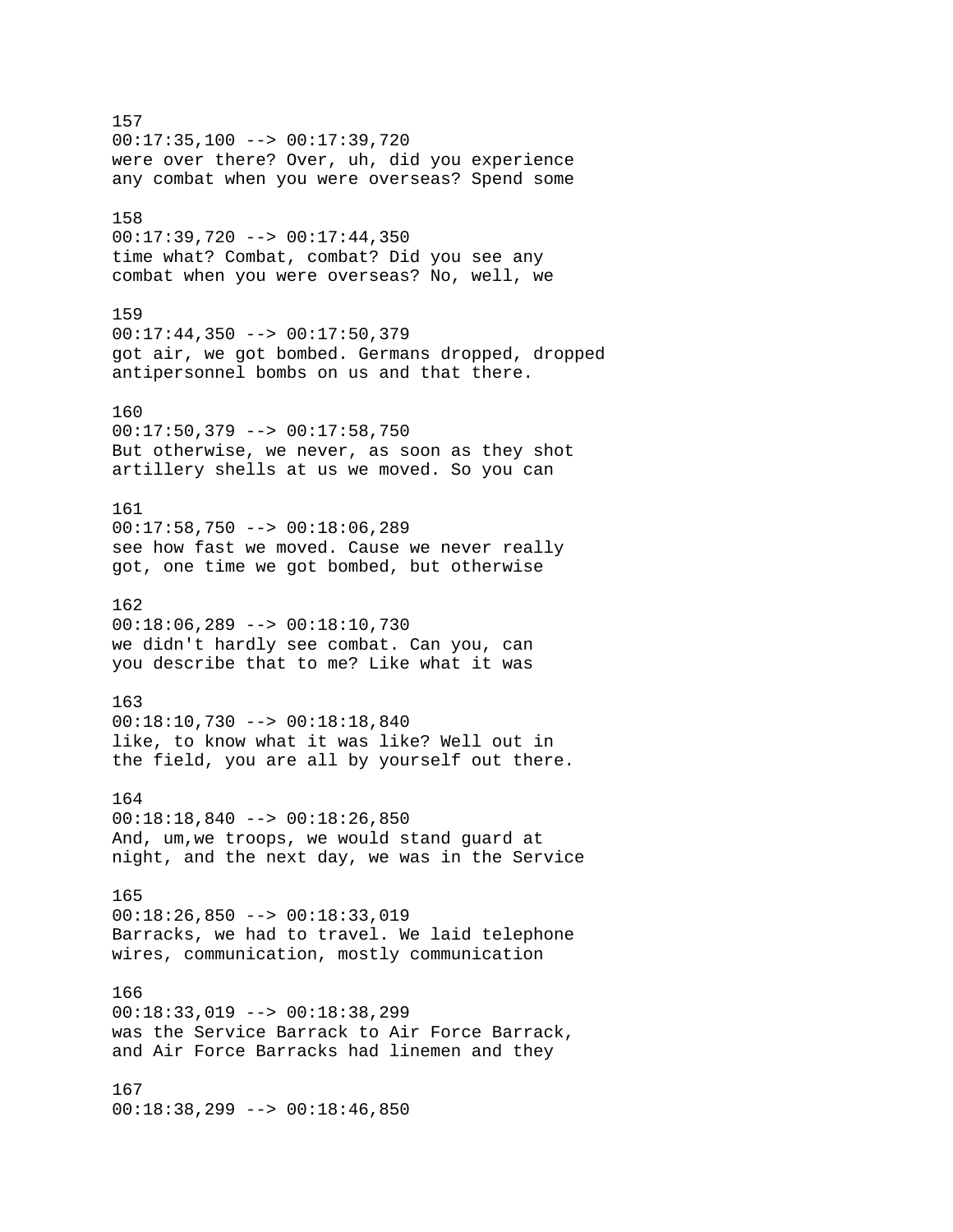lay, took their gun placements. Everybody had their jobs. And, and we just night, I 168  $00:18:46,850$  -->  $00:18:50,250$ was alot of times on the switchboard. Was getting coming and outgoing calls. Oh, from. 169 00:18:50,250 --> 00:18:59,799 With guards. Right, right, right. But, outside of that time went fast. It was unbelievable 170 00:18:59,799 --> 00:19:06,559 fast. Yeah. When we moved you'd went 10 minutes to get ready. They say CSMO. Close Station 171  $00:19:06,559$  -->  $00:19:12,629$ March Order. 10 minute. And there, and in 10 minutes they would roll into the next town. 172  $00:19:12,629$  -->  $00:19:18,539$ We had to get out fast cause the Germans had us zeroed in. How many times did you ever 173 00:19:18,539 --> 00:19:24,830 take a barrage from the Germans? Did you, I mean, did your unit ever get hit? I was 174 00:19:24,830 --> 00:19:31,379 in the Service Barracks. We never come close. They shoot at the guns. Okay. They shot at 175 00:19:31,379 --> 00:19:37,580 the Artillery Unit. We were maybe a quarter mile away from the. So you wouldn't get? No. 176 00:19:37,580 --> 00:19:43,409 Alright. We were away from each other. Yeah. I would lay wire, lay wire for a quarter of 177  $00:19:43,409$  -->  $00:19:49,360$ a mile down through the fields across, out across the roads, stuff like that. But time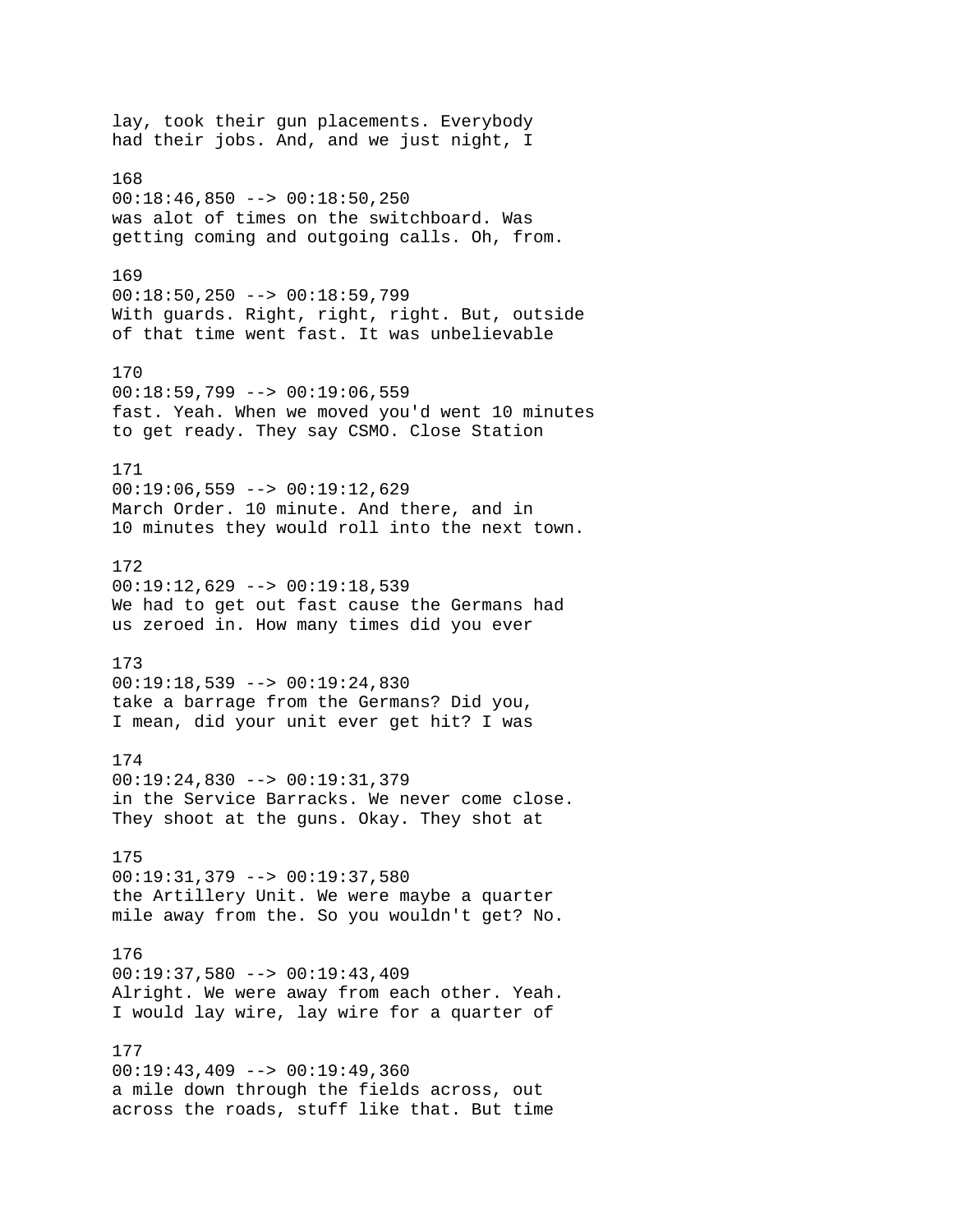178 00:19:49,360 --> 00:19:55,919 went real fast. And one time the Germans, a couple of Germans, come out of the field, 179 00:19:55,919 --> 00:20:03,679 out of the woods, and was gonna cut our wire and we captured those two. And, I don't know 180 00:20:03,679 --> 00:20:13,749 what the captain did to them. So, um, did you, um, did you have any like troubles, um, 181 00:20:13,749 --> 00:20:17,999 because you said, you saw them coming in, but you were never too close, but do you think 182 00:20:17,999 --> 00:20:23,009 that affected you, kinda seeing the aftermath of the destruction or anything like that? 183 00:20:23,009 --> 00:20:27,779 No, no, not too much we didn't see too much destruction, except the houses and buildings. 184 00:20:27,779 --> 00:20:34,029 The town we rode through that was all damaged, but we're out in the country. We didn't see 185 00:20:34,029 --> 00:20:42,070 too much. When we moved, we'd go through towns and they was all under battle, houses destroyed, 186 00:20:42,070 --> 00:20:48,749 no windows, people all, when we went through the, the infantry ahead of us would put all 187 00:20:48,749 --> 00:20:54,980 the civilians at one end of the town, maybe in two, three houses. And, so that they wasn't

188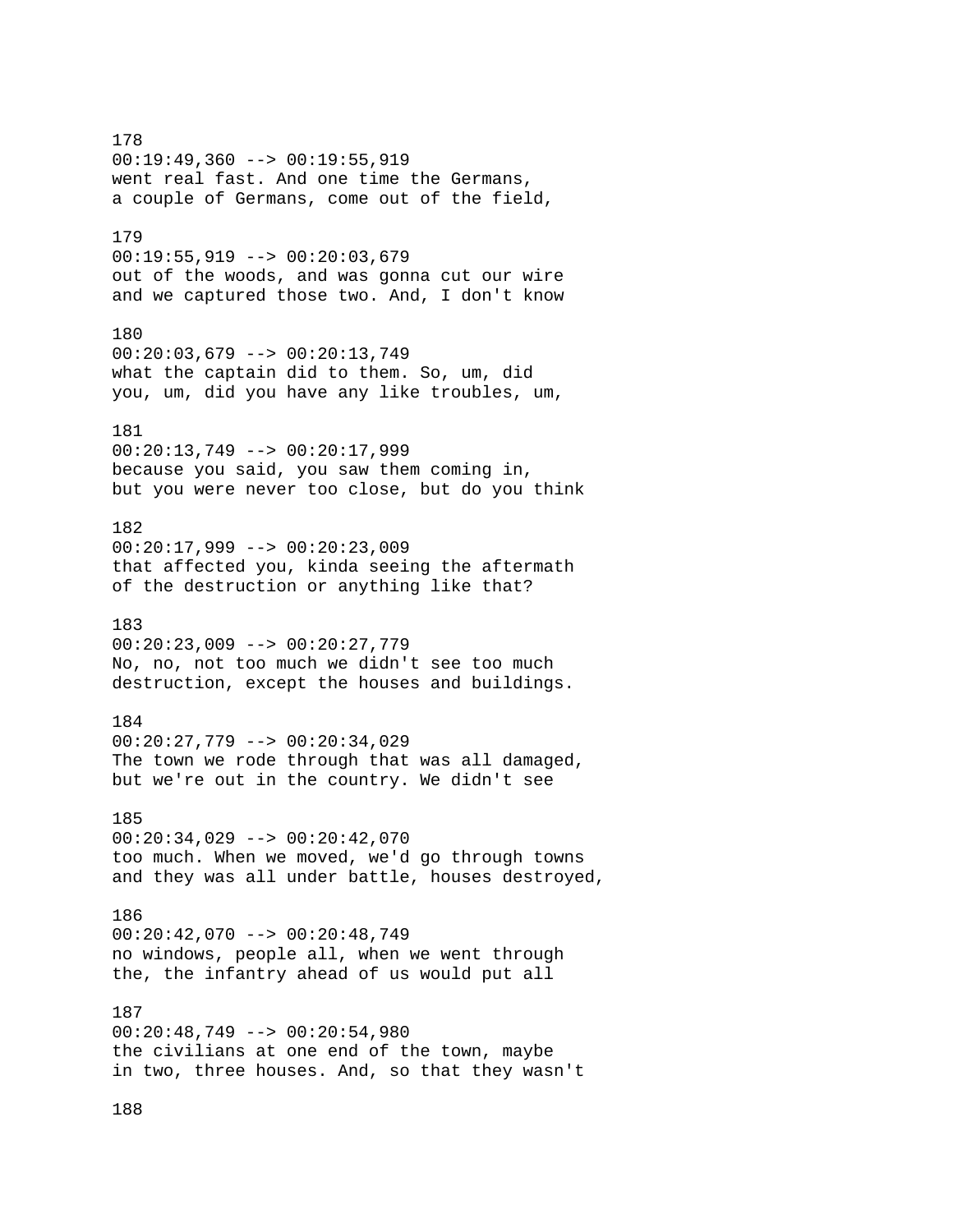00:20:54,980 --> 00:21:01,279 allowed to leave after dark and they stayed in there. Now, I danced with girls, now this 189 00:21:01,279 --> 00:21:07,659 is interesting, I carried an automatic under my left arm and with a Carbin over my shoulder, 190 00:21:07,659 --> 00:21:10,499 I danced with the girls. As you were coming through the towns? As I was coming through 191 00:21:10,499 --> 00:21:18,789 the towns. We wasn't allowed to talk to the German girls, but the French we could. Yeah. 192 00:21:18,789 --> 00:21:24,820 But that's unbelievable now. I was 19 when I did this. I carried gun under my arm and 193 00:21:24,820 --> 00:21:30,090 rifle over my shoulder and I dance with some girls. I don't know what. Amazing. See, I 194 00:21:30,090 --> 00:21:36,830 didn't have a worry in the world. I was in when I was 18 and I got out when I was 21. 195 00:21:36,830 --> 00:21:44,429 Did you ever, um... He slept on ammunition one time. That's interesting. The outfit captured 196 00:21:44,429 --> 00:21:51,600 two German 88s, and they had about 150 rounds of ammunition and I was transferred to them 197 00:21:51,600 --> 00:21:58,120 to help shoot them. Shells back at the Germans, they called it the [inaudible] Battery, and 198 00:21:58,120 --> 00:22:04,879 it poured down rain that day and I had my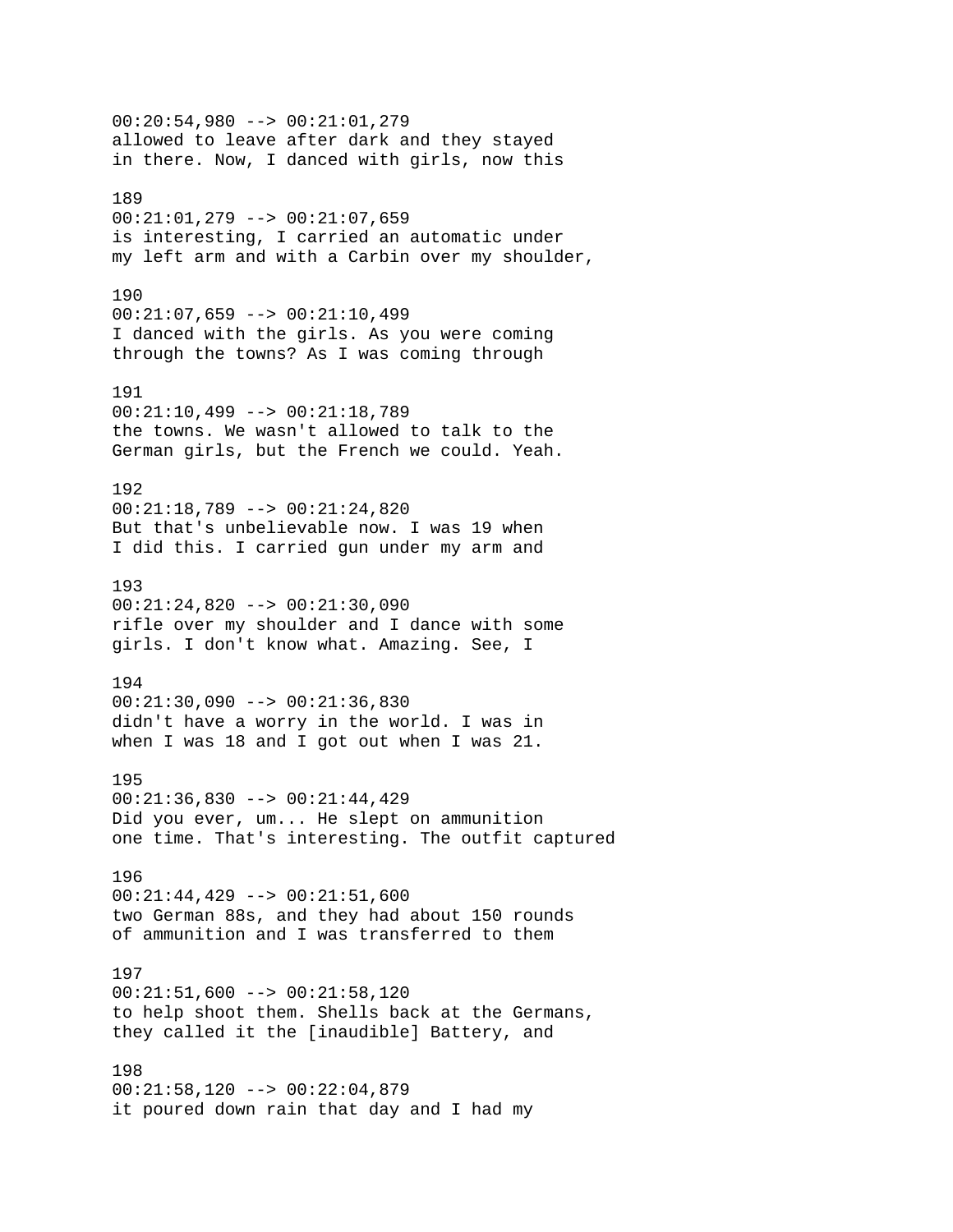tent all ready [inaudible] out bunk underneath 199 00:22:04,879 --> 00:22:09,360 so I can go to sleep and that night it just pour down rain and I went to get in my tent 200  $00:22:09,360$  -->  $00:22:14,909$ and I had 6 inches of water in the bottom of the hole. So I laid on top of the 88ths 201  $00:22:14,909$  -->  $00:22:24,450$ ammunition and went to sleep. Keeps you dry. I was dry. Dry. That's for two weeks that 202 00:22:24,450 --> 00:22:29,499 happened, but I couldn't tell you what month it was or days. That's fine. Was it cold out? 203 00:22:29,499 --> 00:22:33,269 It got cold in the wintertime, Battle of the Bulge. Was it cold when you were sleeping 204 00:22:33,269 --> 00:22:38,220 on the ammunition? No, not really cold. So it was like, September, October. It was wet 205 00:22:38,220 --> 00:22:46,779 and damp. So, uh, you said you liberated a camp? Well that was at the end of the war. 206 00:22:46,779 --> 00:22:57,340 It was in Lewisburg, Germany. That was, uh, I forget the date. Uh. I will look it up. 207  $00:22:57,340$  -->  $00:23:03,490$ Lewisburg, Germany. There were American prisons, Italians, and French, and every kind of prisoner 208 00:23:03,490 --> 00:23:10,090 was there when we liberated them. We set up showers and issued fresh clean clothes to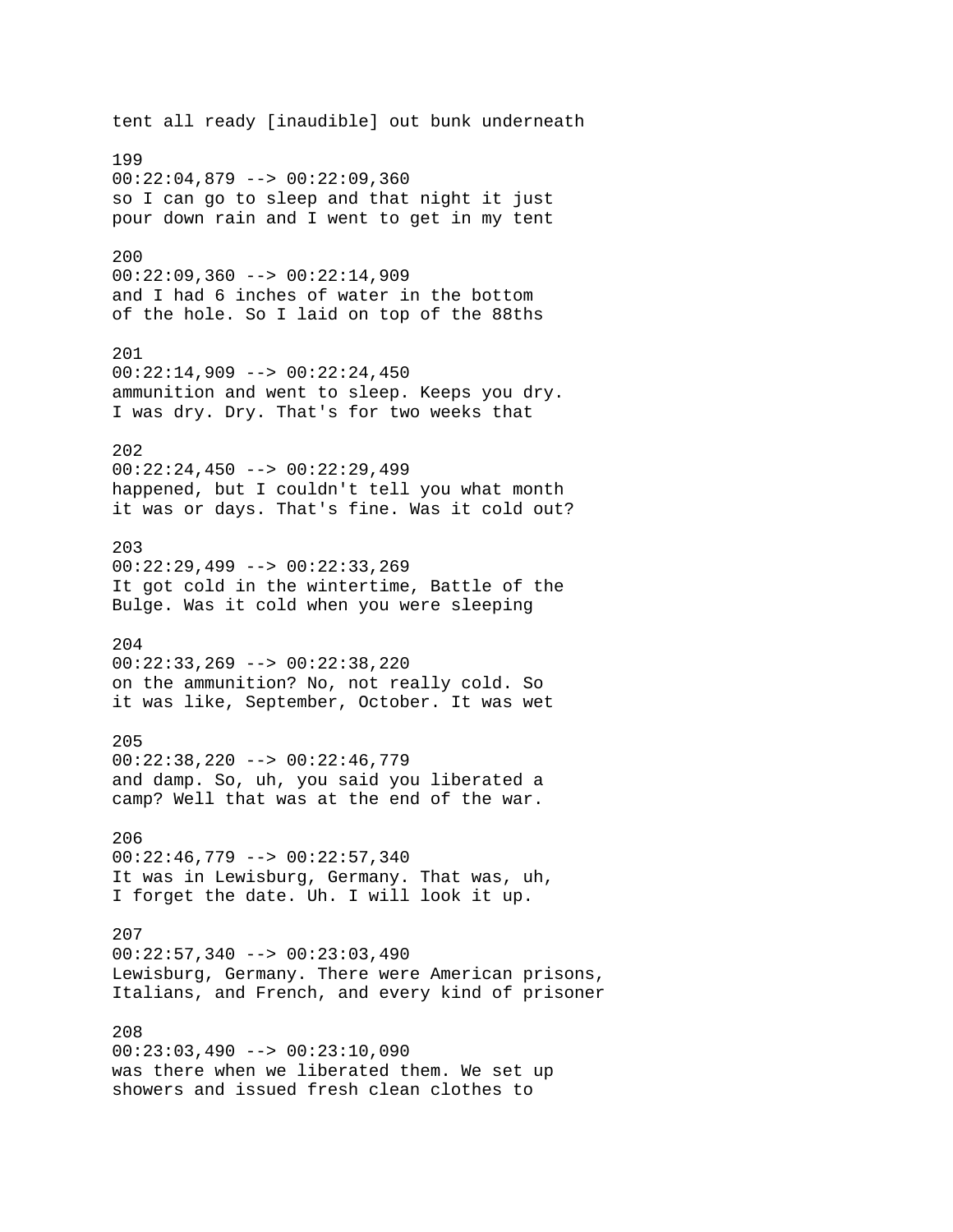209 00:23:10,090 --> 00:23:17,409 them. And, I think it was like 20,000 prisoners there and all we did was set up showers, and 210  $00:23:17,409$  -->  $00:23:24,879$ clothes. Were the prisoners,um, Army? Or were they? All kinds. No well, what I mean is, 211 00:23:24,879 --> 00:23:34,379 well okay. It wasn't a Luftwaffe run camp? It wasn't an Air Corp. It was just a(right) just 212  $00:23:34,379$  -->  $00:23:40,190$ a camp where they killed prisoners. Where they kept them. They have every kind, London, 213  $00:23:40,190$  -->  $00:23:45,200$ uh, British, England, Indians, you name it, they was in. And then when we liberated them, 214 00:23:45,200 --> 00:23:51,740 these men went wild. They went to town, and they drank anything they could get and they 215  $00:23:51,740$  -->  $00:23:59,509$ raped the women cause they was wild when they got liberated. Do you, um, do they seem like 216 00:23:59,509 --> 00:24:05,549 they were mistreated, when you got them out of camp? Were the malnutritioned? We didn't 217 00:24:05,549 --> 00:24:08,830 get to talk too them much, cause they was busy. But they seemed like they were tickle 218 00:24:08,830 --> 00:24:17,559 to death getting liberated. Yeah, I would imagine so. That made their day. Yeah. Yeah. 219 00:24:17,559 --> 00:24:23,929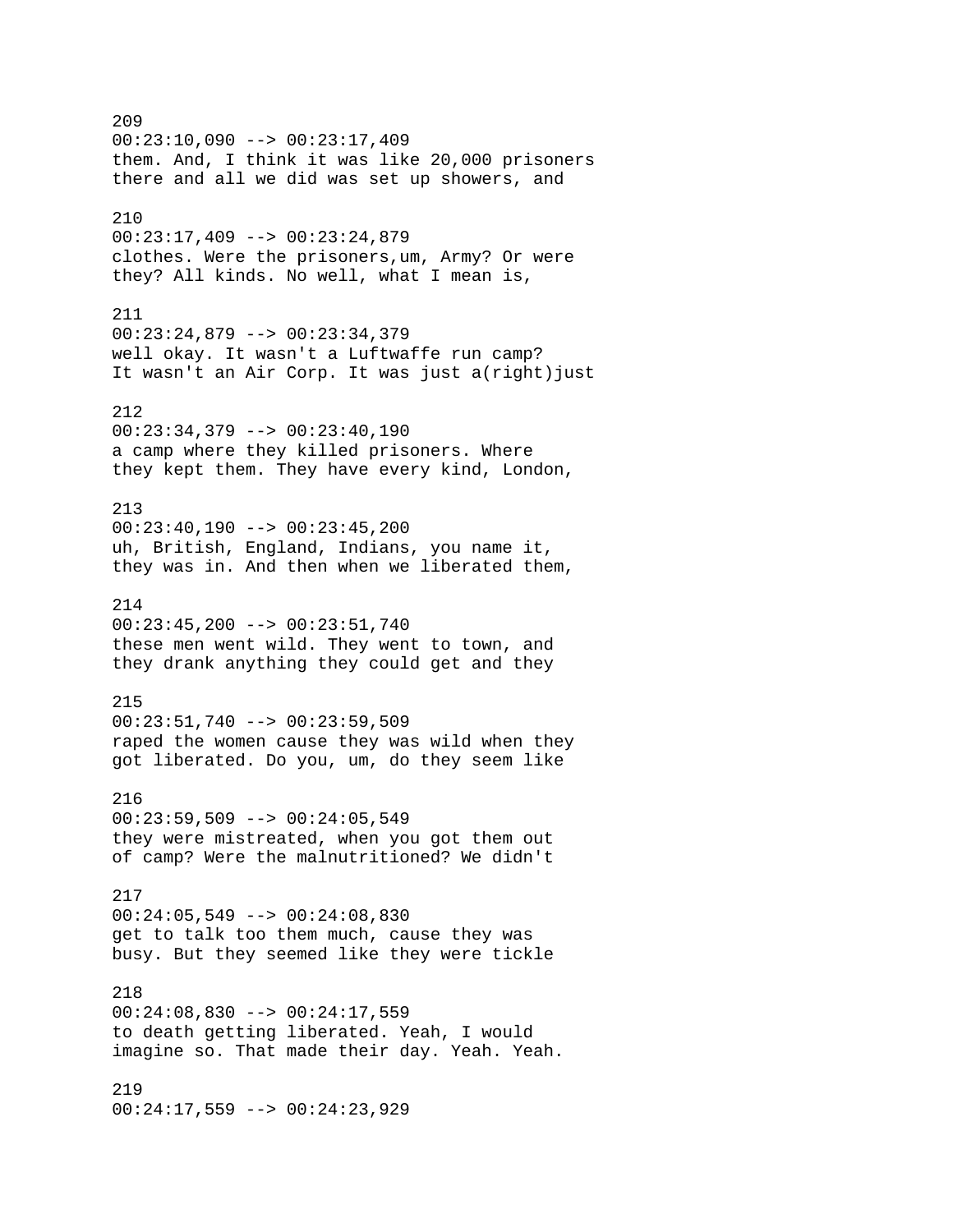Yeah. So, um, anything else that happened in Europe that you want to? I went through 220 00:24:23,929 --> 00:24:29,399 prison, death camp, and the bodies in the furnaces. Which one? Dachau, Dachau. Yeah. 221 00:24:29,399 --> 00:24:37,279 Did you um? I did see any, I seen parts of dead bodies in the furnaces. They didn't get 222 00:24:37,279 --> 00:24:45,220 them all burned up. Can you, you know, what was kinda going through you mind when you 223  $00:24:45,220$  -->  $00:24:48,559$ were walking through that? Because did you know about the death camps before that? We 224  $00:24:48,559$  -->  $00:24:53,820$ knew what, we knew what we was gonna see. But that was about all. But actually, you 225 00:24:53,820 --> 00:24:58,600 just walked through a looked and you just walked on. We didn't actually realize what 226  $00:24:58,600$  -->  $00:25:03,169$ was going on. Did they, did the Army have you do that intentionally? No (it's just) 227  $00:25:03,169$  -->  $00:25:11,499$ no, they asked us if we wanted to do it. Alright, alright. And, I went up to Hitler's big house. 228 00:25:11,499 --> 00:25:19,220 We drive a truck up that way for sightseeing. Oh, up, ah. Up in the hills. Eagles Nest. 229 00:25:19,220 --> 00:25:26,230 Yeah. I can remember the name, it was up in the hills. Yeah. Up in the Alps. It was a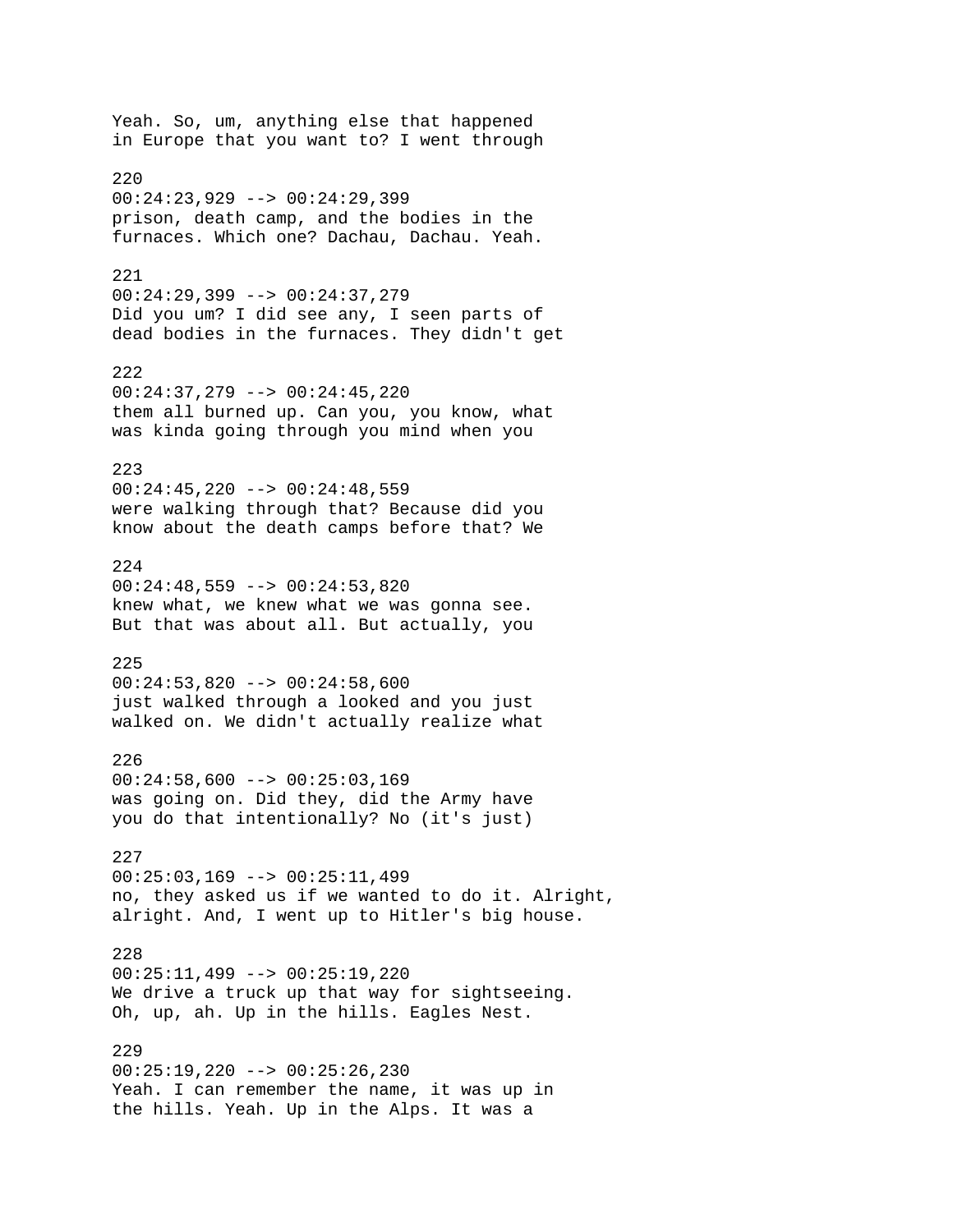230 00:25:26,230 --> 00:25:31,659 big old circle drive. The 101st Airborne had gone up there first and ransacked the place. 231 00:25:31,659 --> 00:25:37,820 Yeah, but we went through his castle, his home. They had it all roped off. We could 232 00:25:37,820 --> 00:25:43,389 only follow the rope around through the building. It was all marble floor. They didn't want 233  $00:25:43,389$  -->  $00:25:50,950$ us to walk on it. But that, that was about all, actually time went fast. I went to London 234 00:25:50,950 --> 00:25:58,629 for seven days, and um, furlough, after the war was over. And my time, my seven days didn't 235  $00:25:58,629$  -->  $00:26:05,159$ start till I got to London. And I, I spent two weeks, two weeks in Lahore, France waiting 236 00:26:05,159 --> 00:26:11,720 for the English Channel to settle down, so we could get over to London. And when I got 237 00:26:11,720 --> 00:26:18,999 to London someone stole all my clothes. All I had was what I had on. See over there if 238 00:26:18,999 --> 00:26:22,830 you took your boots off you better hang on to them because somebody would steal them 239 00:26:22,830 --> 00:26:29,299 and sell them. But, I had seven days, and after I got out of there, I was a guard over

240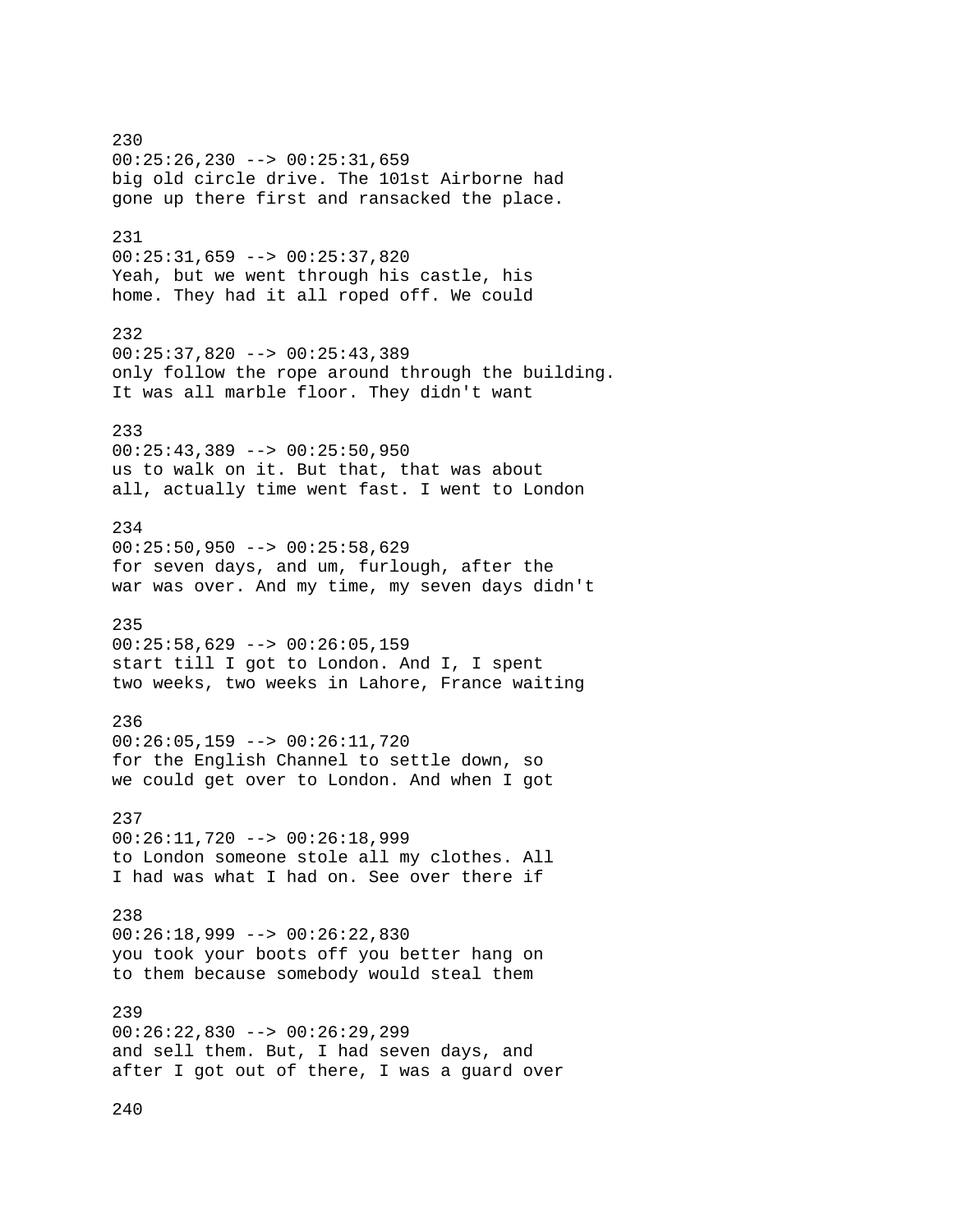00:26:29,299 --> 00:26:36,509 German prisoners. And then I went to Switzerland for three days and when I come back I was 241 00:26:36,509 --> 00:26:41,340 transferred to Nuremburg, Germany and I was MP and I was guarding American prisoners in 242  $00:26:41,340$  -->  $00:26:48,700$ Nuremberg. And I have pictures of the Nuremberg prison. But, just little things like that, 243  $00:26:48,700$  -->  $00:26:54,629$ it's hard to remember all that. That happened, we're talking about 70 years ago. So it is 244 00:26:54,629 --> 00:27:00,740 hard to remember everything 70 years ago. Where were you, um, can you recall the moment, 245 00:27:00,740 --> 00:27:05,799 that, when the war in Europe ended, when you found out? When, when um, the war ended in 246  $00:27:05,799$  -->  $00:27:13,529$ Europe everybody was happy. But I went to, our outfit, but actually, our outfit when 247 00:27:13,529 --> 00:27:18,749 to Munich, Germany. There was a big German training camp there and we started training 248 00:27:18,749 --> 00:27:25,789 for the South Pacific. And, right away, we'd get up and walk, we didn't walk, we had to 249 00:27:25,789 --> 00:27:29,980 run, 2, 3 miles and then we would come home for breakfast. Training for the South Pacific. 250 00:27:29,980 --> 00:27:36,389 And, we were just lucky the war ended in September.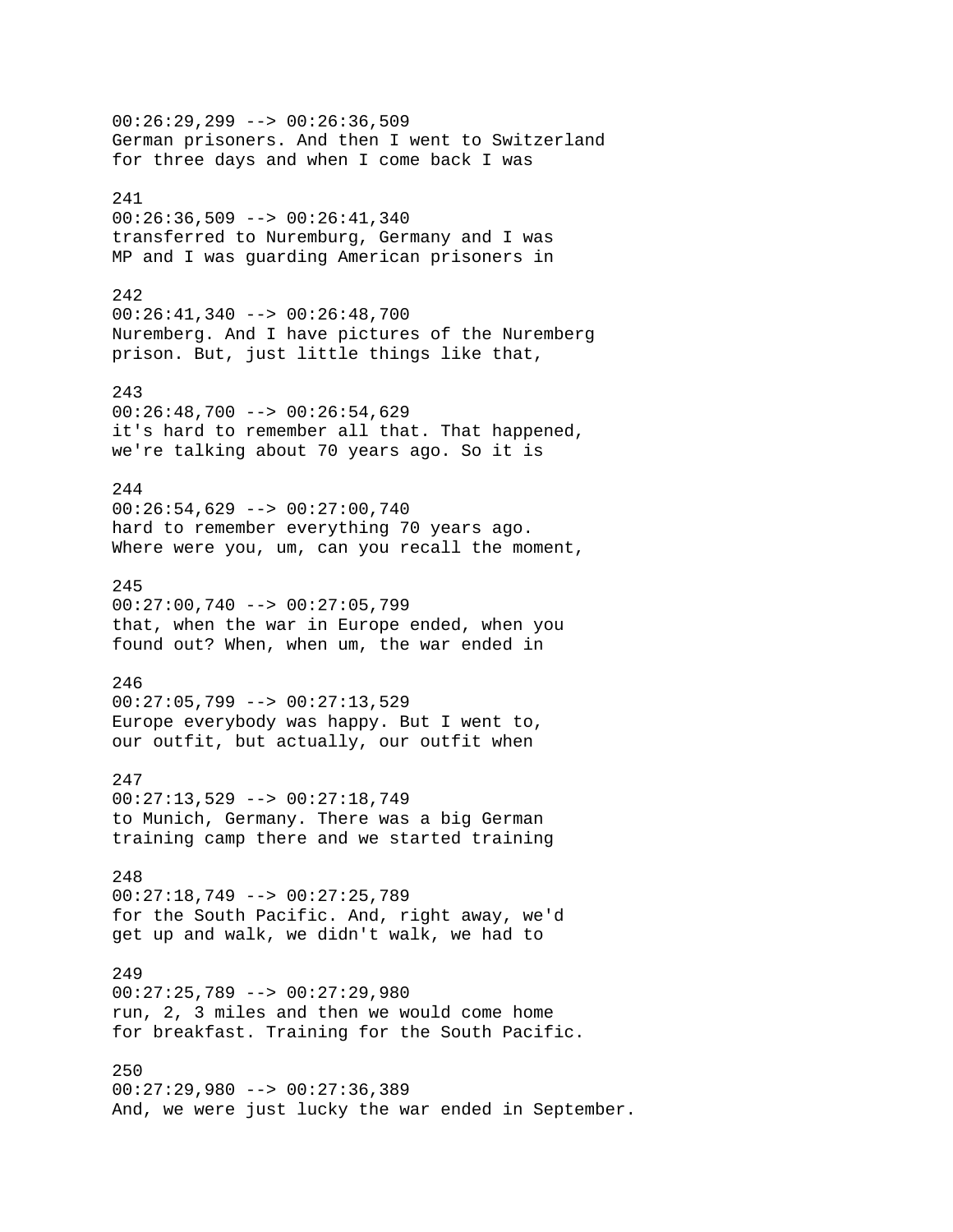So were you, were you fitting to go over there 251  $00:27:36,389$  -->  $00:27:40,860$ then? Oh, we didn't, we didn't go then. Were you, were you getting ready to go though, 252  $00:27:40,860$  -->  $00:27:45,480$ like? We was training, we was training for the South Pacific when the war ended. We didn't, 253  $00:27:45,480$  -->  $00:27:55,789$ you see, the war ended in May, and was, and the war ended in September. So they knew what 254 00:27:55,789 --> 00:28:03,360 was going on. So did they, they tell you that you would not, not to the Pacific? No they 255 00:28:03,360 --> 00:28:08,820 didn't tell nothing. They don't tell you nothing, no. They don't tell you nothing. I see General 256 00:28:08,820 --> 00:28:16,450 Patton drive through town driving with behind a machine gun. Oh, was he. The corporal was 257 00:28:16,450 --> 00:28:22,499 driving and he was behind the machine gun. Oh, in Jeep or what? In a Jeep. A big old 258  $00:28:22,499$  -->  $00:28:26,369$ white pistol on his hip. It had a pearl handle. On his hip, standing up. Do you think he was 259  $00:28:26,369$  -->  $00:28:36,239$ doing it for show? Yeah, he was. He was showing off. He was showing off to the people. Was 260 00:28:36,239 --> 00:28:39,999 he doing it for your benefit or the people in the town? I think he was traveling through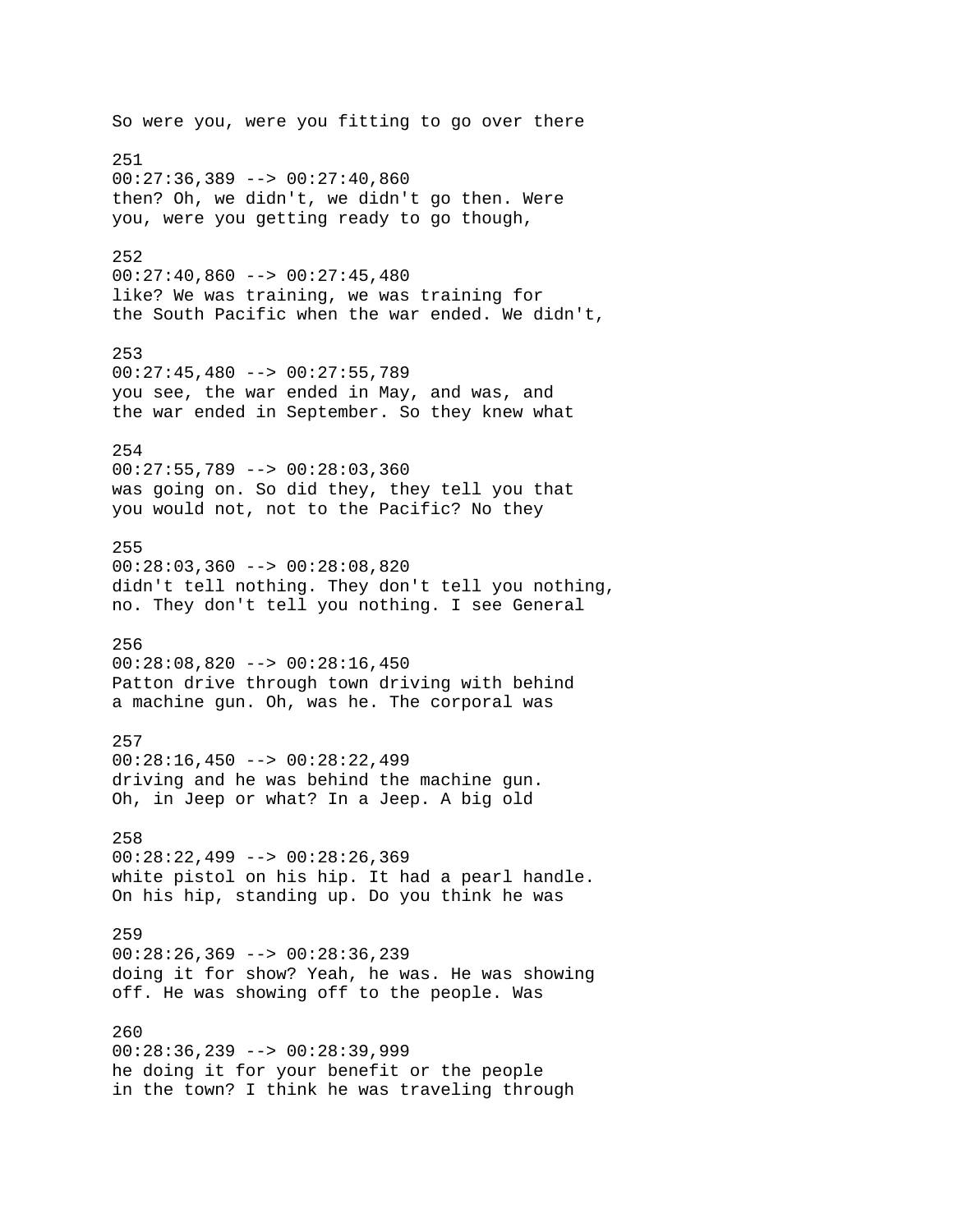261 00:28:39,999 --> 00:28:47,169 towns and he was, suddenly, watching everything. He didn't want to be... A sniper would shoot 262  $00:28:47,169$  -->  $00:28:53,850$ you, shoot you, yeah. And, outside of that, time went fast. You didn't have time to mess 263 00:28:53,850 --> 00:29:01,129 around, I mean, we move alot. We was on the go everyday, every week, 2, 3 days on the 264 00:29:01,129 --> 00:29:07,649 go, on the go. You said food was, was... It was C rations and K rations. Did you ever 265  $00:29:07,649$  -->  $00:29:15,820$ find anything to supplement your like, farms fields? No. What was the best stuff... No, 266 00:29:15,820 --> 00:29:21,830 we didn't get, uh, one of the guys shot a deer over there and one of the captains confiscated 267 00:29:21,830 --> 00:29:29,700 it. Oh, okay. We better not shoot animals. Alright, alright. For food. But I didn't care 268  $00:29:29,700$  -->  $00:29:38,059$ for the C rations. But K rations. We had to eat, so everything was good. The food was 269 00:29:38,059 --> 00:29:47,239 good. Except the hash. Yeah, except the hash. So when you found out the war in the, in the 270 00:29:47,239 --> 00:29:54,309 Pacific was over, do you know where you were? Um. When you found out? Um, I don't know. 271 00:29:54,309 --> 00:30:01,879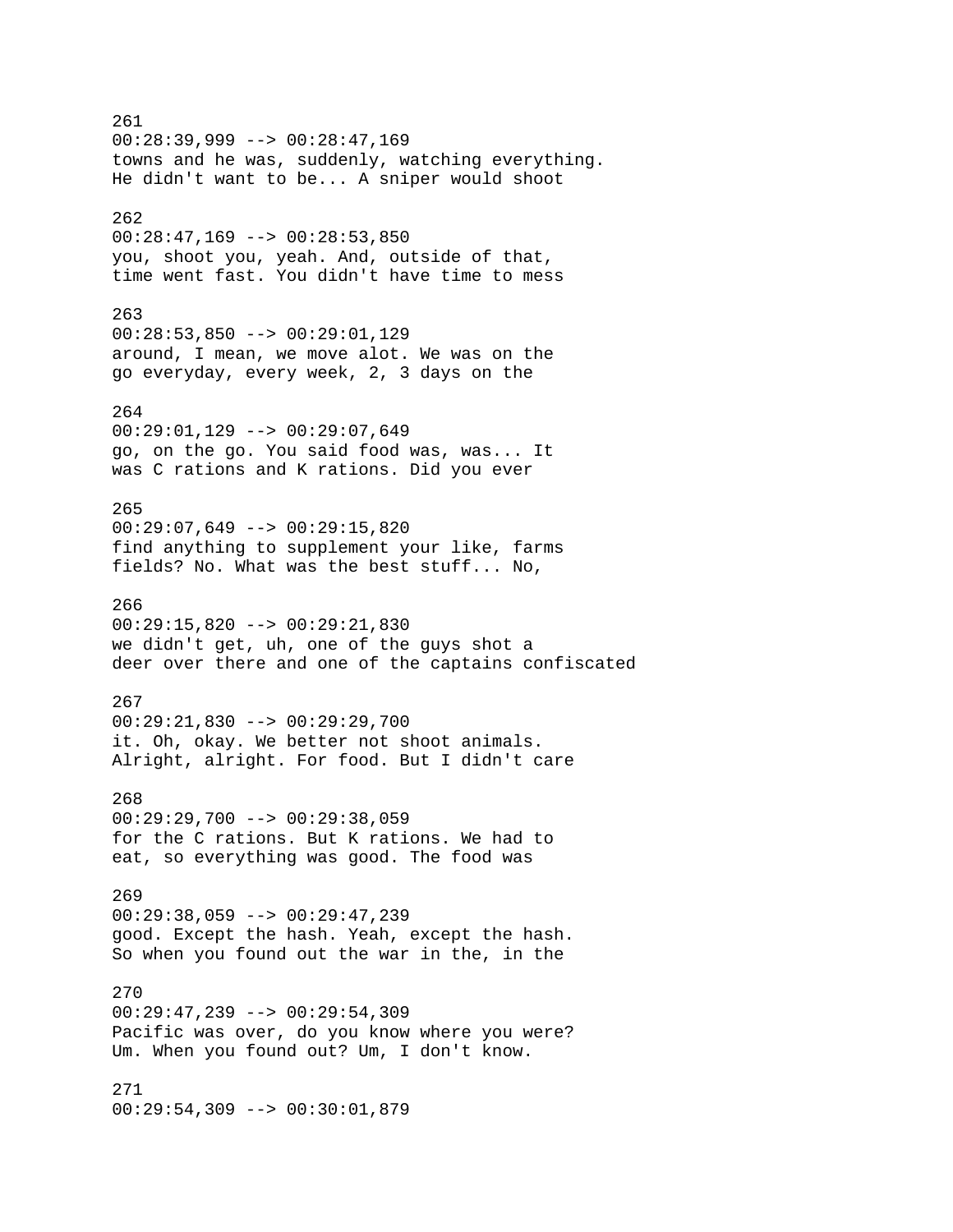Um, I, I was still, I think in Munich. I'm not sure, we was training for the South Pacific, 272 00:30:01,879 --> 00:30:12,470 in Munich, when we was in Munich. And, I don't know how true it was, and I shouldn't even 273 00:30:12,470 --> 00:30:19,369 be saying this. But, there was an MP out there guarding the traffic, these towns all tore 274 00:30:19,369 --> 00:30:24,129 up, this was in Munich, and buildings torn, and one way traffic through the streets and 275 00:30:24,129 --> 00:30:29,879 the rubble was in there. And this MP was in there guarding, and I, maybe you shouldn't 276 00:30:29,879 --> 00:30:36,169 put it on there. Go ahead. Okay. It's fine. This colored guy, was walking down the sidewalk 277 00:30:36,169 --> 00:30:43,299 with a blond woman. And this MP didn't care too much for it. And this colored guy said, 278  $00:30:43,299$  -->  $00:30:47,440$ don't worry about it, when I get back to the States, I'll date your sister. So the MP, 279  $00:30:47,440$  -->  $00:30:49,830$ pulled his 45 out and shot him. Oh. So he killed him. Yeah, he killed him on the sidewalk. 280 00:30:49,830 --> 00:30:58,700 That why I said I didn't know if I should say that. That's over and forgotten. I don't 281  $00:30:58,700$  -->  $00:31:05,649$ even know who he, I don't know what happened. Wow, a little surprising. But when he said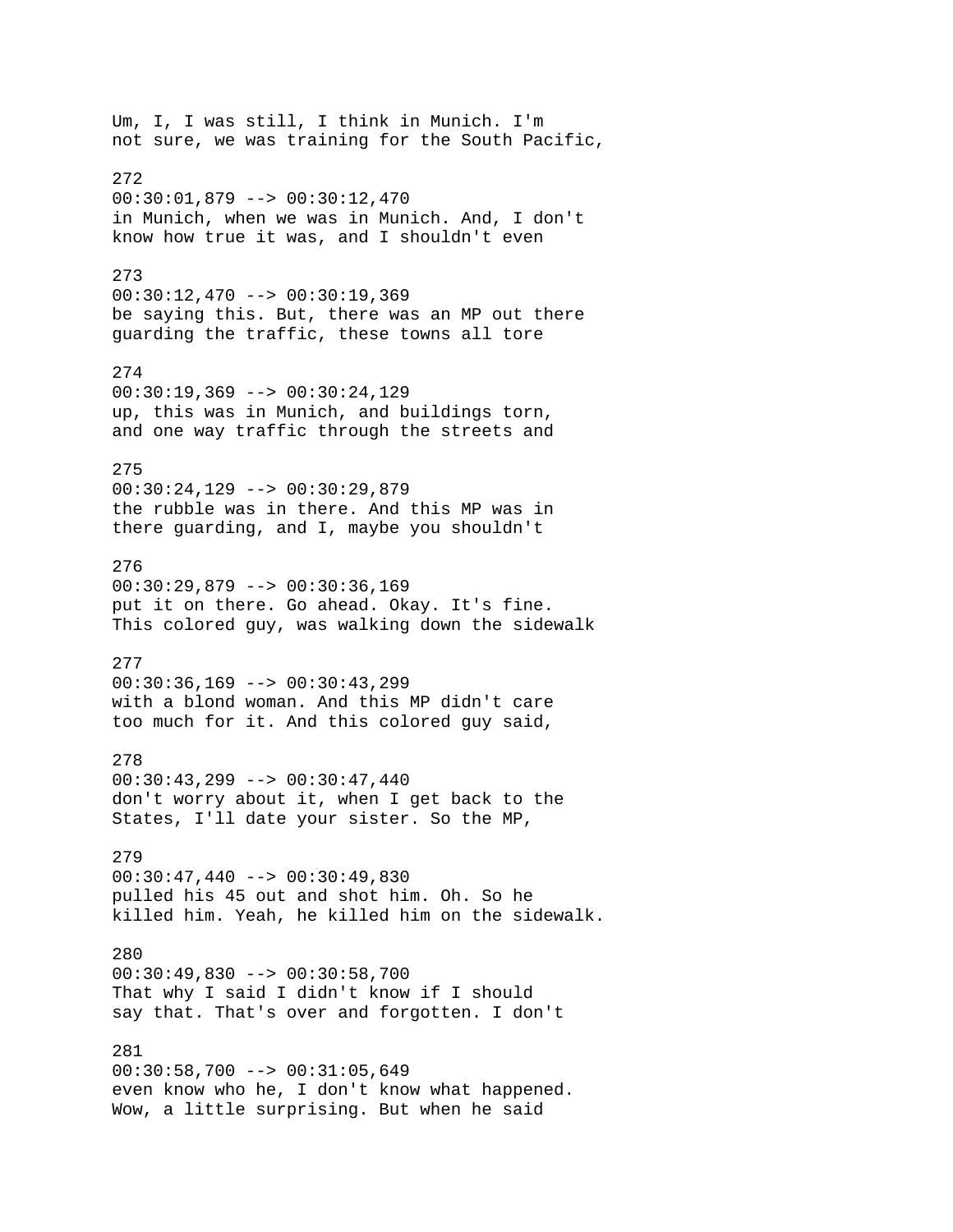282 00:31:05,649 --> 00:31:13,609 his sister, that was the end. So can you talk about, you said you guarded prisoners in Nuremberg 283 00:31:13,609 --> 00:31:18,279 can you go into that a little bit like maybe what happened on a daily basis? Well, the 284 00:31:18,279 --> 00:31:32,100 prison, they had us down in the hallway, at each end there is a gate and I down here walking 285 00:31:32,100 --> 00:31:36,749 here, and then at each end there is another guard. He's walking this way, and this way 286 00:31:36,749 --> 00:31:42,619 and your down here in the middle. And no guns. And every time you walked by you had to look 287 00:31:42,619 --> 00:31:49,220 in the cages and see make sure the guys don't commit suicide. But there were all American 288  $00:31:49,220$  -->  $00:31:54,659$ prisoners in there for death. Some of them for murder, some rape. And most of them for 289 00:31:54,659 --> 00:32:01,109 death. And, when they murder and rape, it's death. I was guard there for not too long. 290 00:32:01,109 --> 00:32:09,029 And I, that when I come home then. It was in February of 45. It was cold weather then. 291 00:32:09,029 --> 00:32:16,749 And, the Battle of the Bulge, we had guys froze to death. It was, with 4 weeks time, 292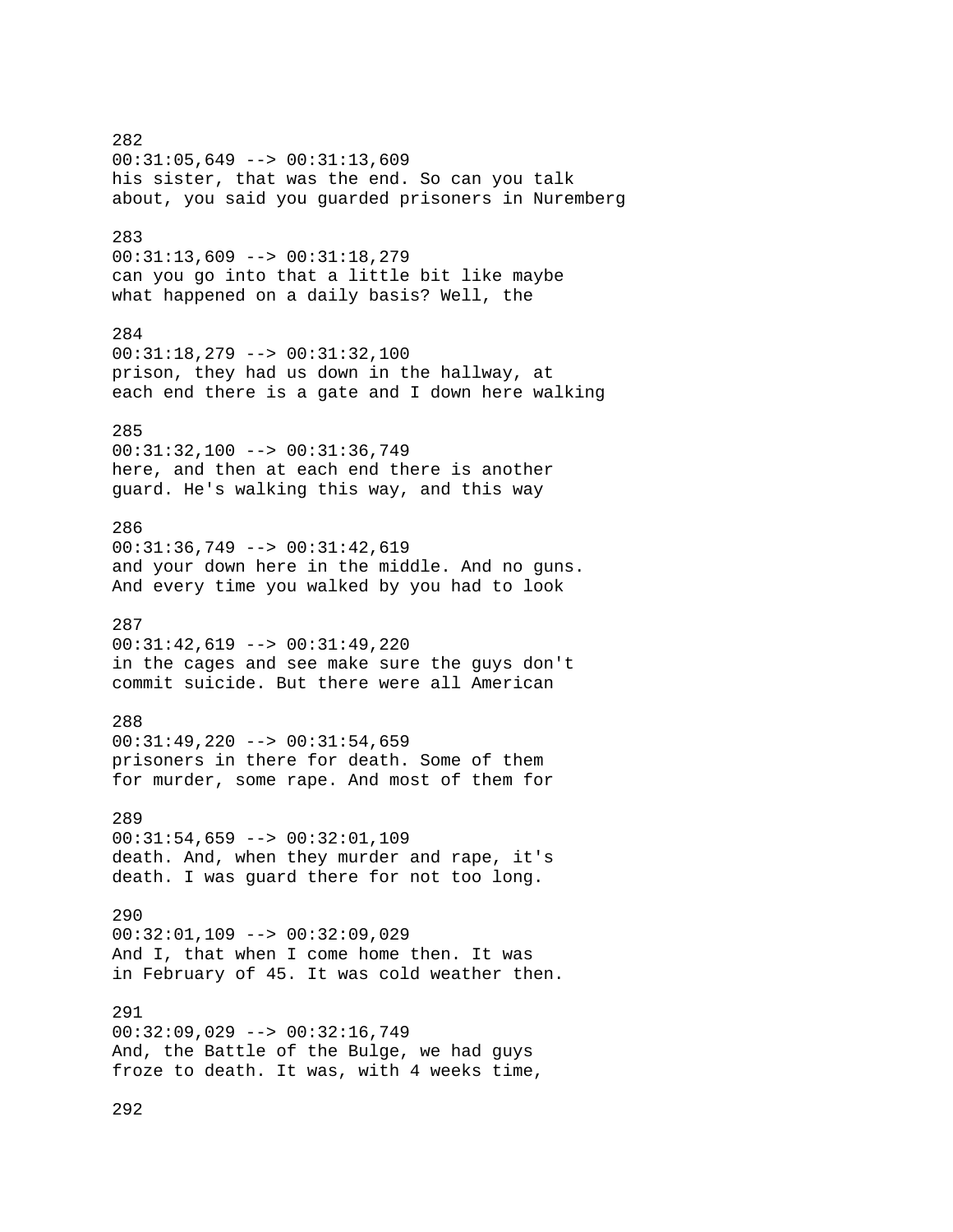00:32:16,749 --> 00:32:24,739 20,000 men died. And alot of them froze to death. Infantry. Not us now. Yeah, yeah. But 293 00:32:24,739 --> 00:32:31,830 that's hearsay too. Well. But outside of that, time went fast for me. How did you, um, how 294 00:32:31,830 --> 00:32:42,129 did you get home? Um, I got back, landed in, past Pearl, Statue of Liberty, and then we 295 00:32:42,129 --> 00:32:48,989 got on this ferry and went over to New Jersey and then we got on a train and went to Indian 296 00:32:48,989 --> 00:32:57,629 Gap, Pennsylvania. And, that's when I my, got out, February 26, 1940. Six. Yeah, 46. 297 00:32:57,629 --> 00:33:05,169 Forty-six. And I got, left Indian Gap, Pennsylvania, and drove the Grey Hound bus all the way, 298  $00:33:05,169$  -->  $00:33:10,999$ all the way home to Sidney. Where did you leave from in Europe? You know I... Did you 299 00:33:10,999 --> 00:33:17,419 leave from England or France? You know I can't remember? Just glad to be gone. So how were, 300 00:33:17,419 --> 00:33:23,190 how were you received by your family and community? How did, how did they treat you when you got 301 00:33:23,190 --> 00:33:30,940 back? Oh, they was, nobody knew I was coming home. I didn't tell nobody. I, I got, I come 302 00:33:30,940 --> 00:33:39,700 in on the bus and I called my sister and she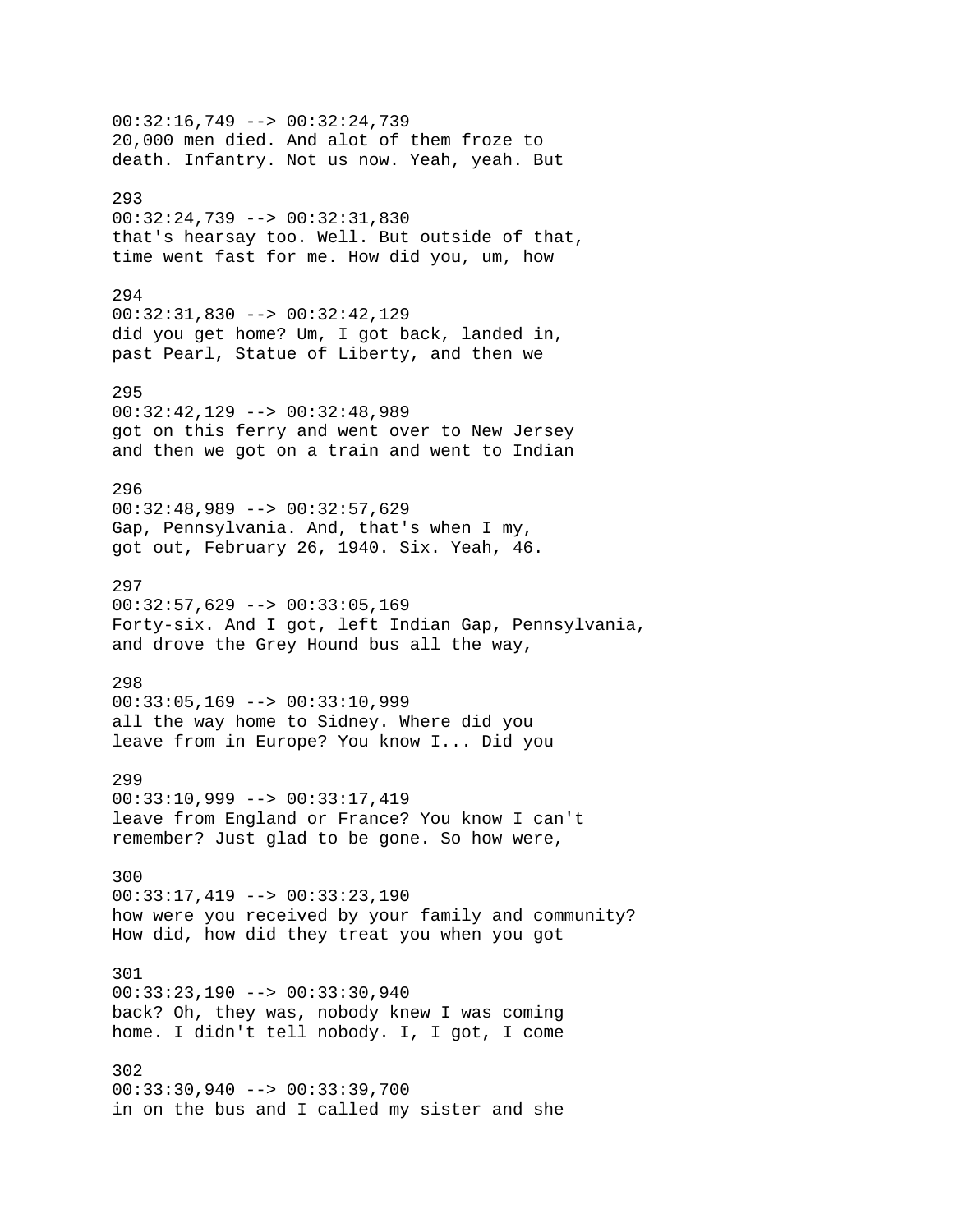come out, come to the, to the bus station 303  $00:33:39,700$  -->  $00:33:46,019$ in town and picked me up and took me out to her farm. They ran the farm. And the, and 304 00:33:46,019 --> 00:33:57,470 the, they had three kids, no bigger than that. It's unbelievable. I was back in 46. Yeah. 305 00:33:57,470 --> 00:34:01,940 So um, I forgot to ask you, when you were overseas how did you stay in touch with your 306 00:34:01,940 --> 00:34:08,679 family? Did you have any way, V-mail? V-mail, and the captain hollered at me because I didn't 307  $00:34:08,679$  -->  $00:34:14,010$ write home enough. And when I did write, he would cut the pictures out, every time. I 308 00:34:14,010 --> 00:34:19,210 wasn't supposed to tell them where I am or what outfit I'm in, or nothing like that. 309 00:34:19,210 --> 00:34:25,010 And, I didn't know what to do, I put some in there and he'd cut it out. So then I started 310 00:34:25,010 --> 00:34:32,280 writing on both sides and he'd still cut it out. I tried to get word home about where 311 00:34:32,280 --> 00:34:37,490 I was at. The names of the towns and stuff like that, but he would cut it all out. But 312 00:34:37,490 --> 00:34:45,440 everything was copied and sent microfilmed home. And then V-mail, V-mail. Those envelopes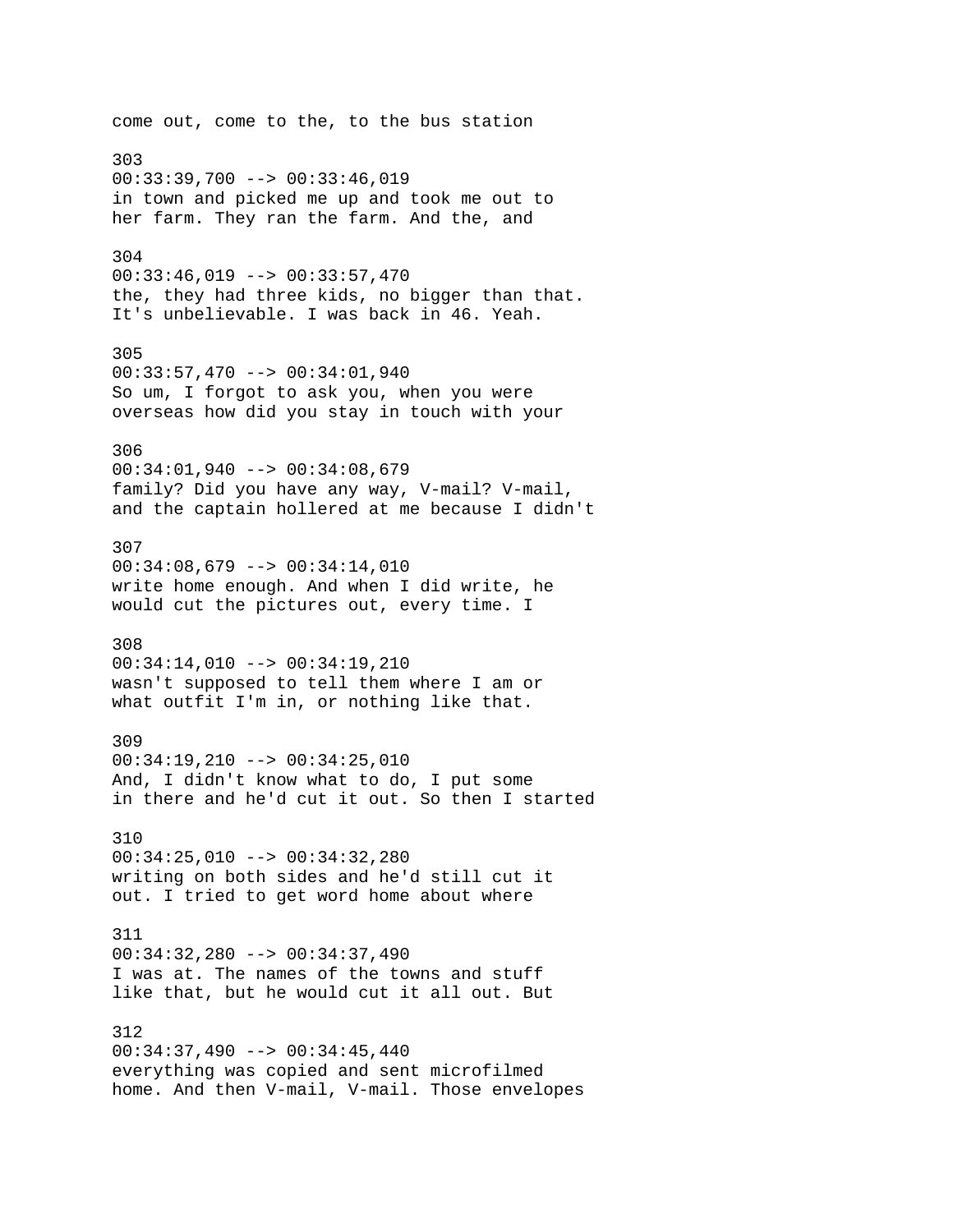313 00:34:45,440 --> 00:34:54,780 about 3 by 3. Okay. Um. And, I got some of them too. Not from me, but from my father-in-law. 314 00:34:54,780 --> 00:35:04,380 Oh. My mom's father was in World War II too, also. She got little letters from her dad. 315 00:35:04,380 --> 00:35:08,410 So did you make any good friends while you were overseas? Did you make any good friends 316  $00:35:08,410$  -->  $00:35:14,940$ while you were overseas? No. No. You just stayed to yourself? The guys in our outfit 317  $00:35:14,940$  -->  $00:35:21,890$ is all. Were not real good friends. We didn't communicate too much. I mean, you did you 318  $00:35:21,890$  -->  $00:35:27,650$ job the next morning we'd move, the next day we'd move. You didn't get to talk to them, 319  $00:35:27,650$  -->  $00:35:33,560$ or play cards, or nothing like that. You just, in the daytime you were moving, or doing something, 320  $00:35:33,560$  -->  $00:35:40,550$ and at night, you sleep and guard duty. That was it. Time went fast. Did you stay in touch 321  $00:35:40,550$  -->  $00:35:48,660$ with any of them after the war? No, no I didn't. I didn't associate with too much over there. 322  $00:35:48,660$  -->  $00:35:54,670$ We were moving around, and I didn't make too many friends over there. And, uh, except, 323  $00:35:54,670$  -->  $00:36:03,600$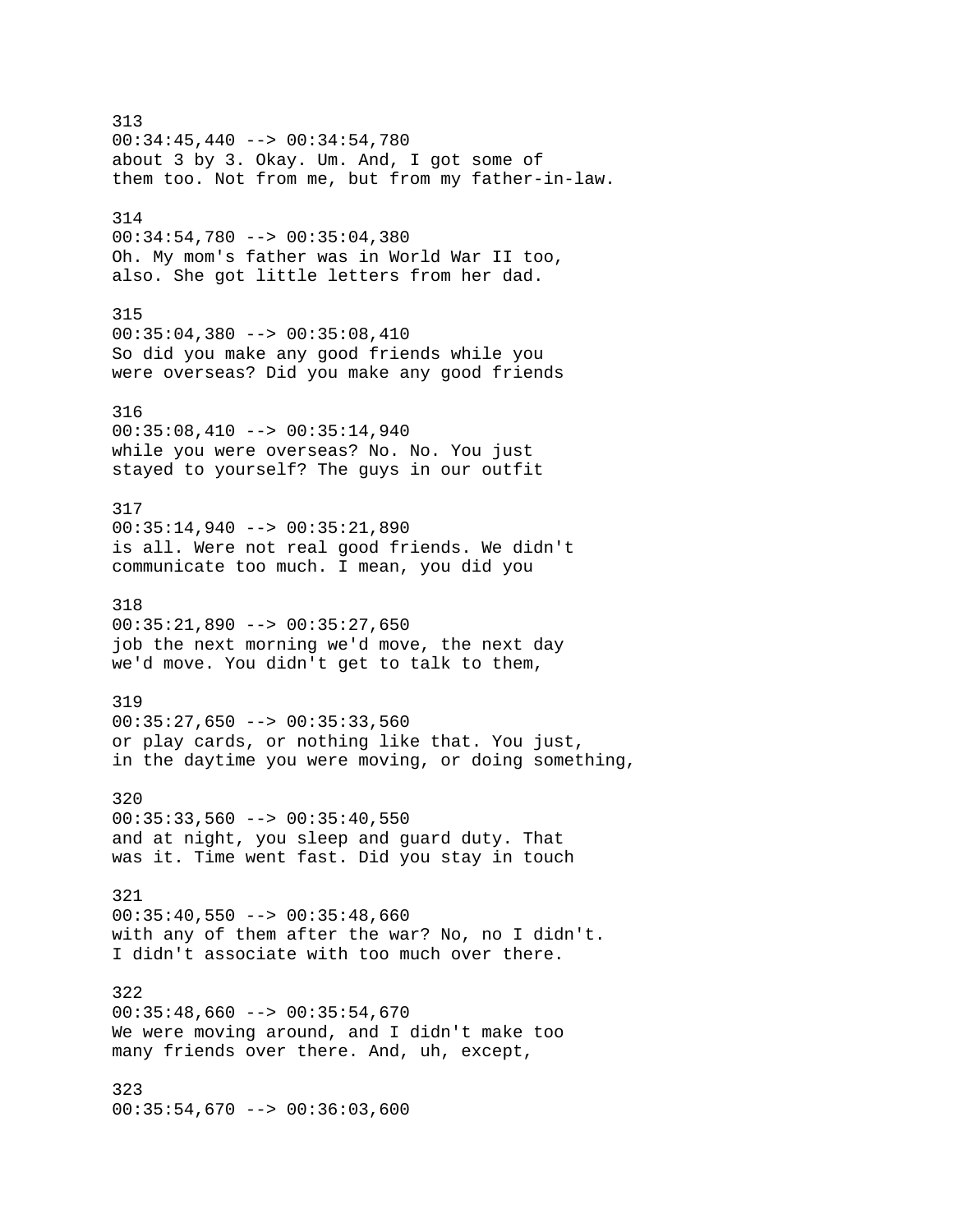well I shouldn't say, um, Marlene Dietrich was the girl of my heart. I seen her in London. 324  $00:36:03,600$  -->  $00:36:07,580$ When I went to London for seven days. I seen her on the, I didn't talk to her or nothing, 325 00:36:07,580 --> 00:36:17,010 don't get me wrong. But, she was beautiful. Of course she was. Me, 19 years old. So how 326 00:36:17,010 --> 00:36:24,850 did you readjust back to the civilian life? Well I got home, well, we got, at that time 327 00:36:24,850 --> 00:36:31,370 there was unemployment. Ah, what was it, 5220. You'd get \$20 a week for 52 weeks. But the 328 00:36:31,370 --> 00:36:37,540 unemployment office was bound and determined they were gonna get me a job. So I wouldn't 329  $00:36:37,540$  -->  $00:36:43,060$ get that \$20. They didn't want to pay \$20 and I was wanting to take life easy. So then 330  $00:36:43,060$  -->  $00:36:47,890$ they said, I had to do this, I had to do that. So, so I got a job, and you know where they 331 00:36:47,890 --> 00:36:53,730 went? Foundry, [inaudible] iron foundry. That's where I got my first job. When I got back, 332 00:36:53,730 --> 00:37:03,430 and I was making, I got up to 90 cents an hour. And, I was supposed to get a nickel, 333  $00:37:03,430$  -->  $00:37:08,400$ and I told the boss that I didn't get that nickel the next payday. He put me off a couple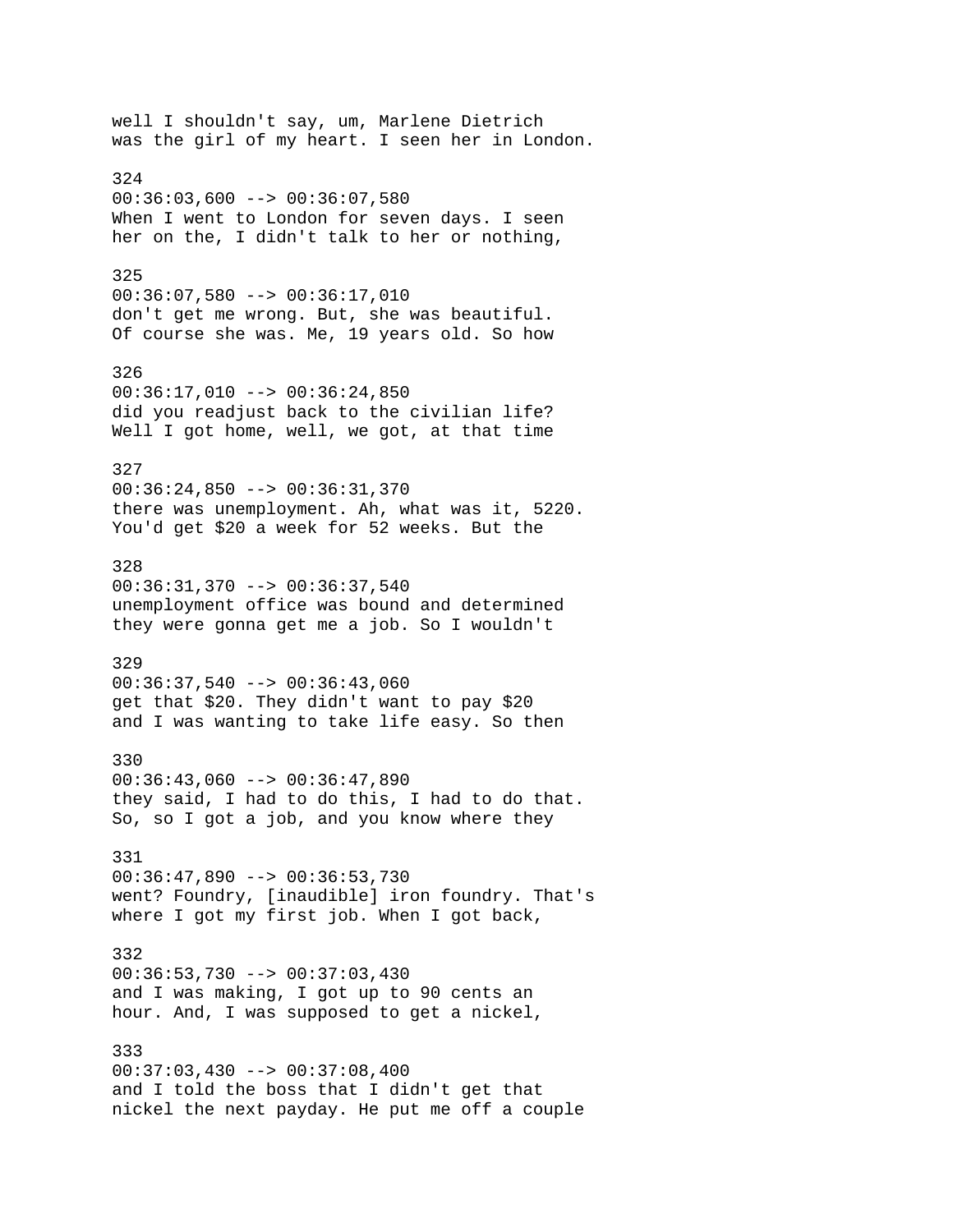334 00:37:08,400 --> 00:37:13,270 of weeks and I said to him, if I don't get that nickel on the next, on the next Friday, 335 00:37:13,270 --> 00:37:17,650 I'm quitting. So around 2 o'clock they come around given my checks and I quit at 2 o'clock. 336  $00:37:17,650$  -->  $00:37:22,260$ He said you can't quit now, you got to change weights on these bowls. I said, I quit as 337 00:37:22,260 --> 00:37:29,210 of right now. And I walked out. And, I was getting 90 cents an hour and I quit and I 338 00:37:29,210 --> 00:37:36,290 went over to Stolle's and worked for 82 1/2 cents an hour. But, I made more money cause 339 00:37:36,290 --> 00:37:44,230 I got overtime. Right. Yeah. Yeah. That's about all I can think of to say. Did you join 340 00:37:44,230 --> 00:37:50,420 and veterans' organizations? I, I helped. Like the VFW, Amvets. I helped get the FVW 341  $00:37:50,420$  -->  $00:37:58,880$ started. In Sidney? In Sidney, Ohio. I was commander in 81. When we got the legion, I 342 00:37:58,880 --> 00:38:10,030 was the commander in the legion in 80 and 81. I was VFW 81 and 82, I think. But um, 343 00:38:10,030 --> 00:38:17,050 but um, the building we're at right now, there was uh, there was 5 of us that went and signed

344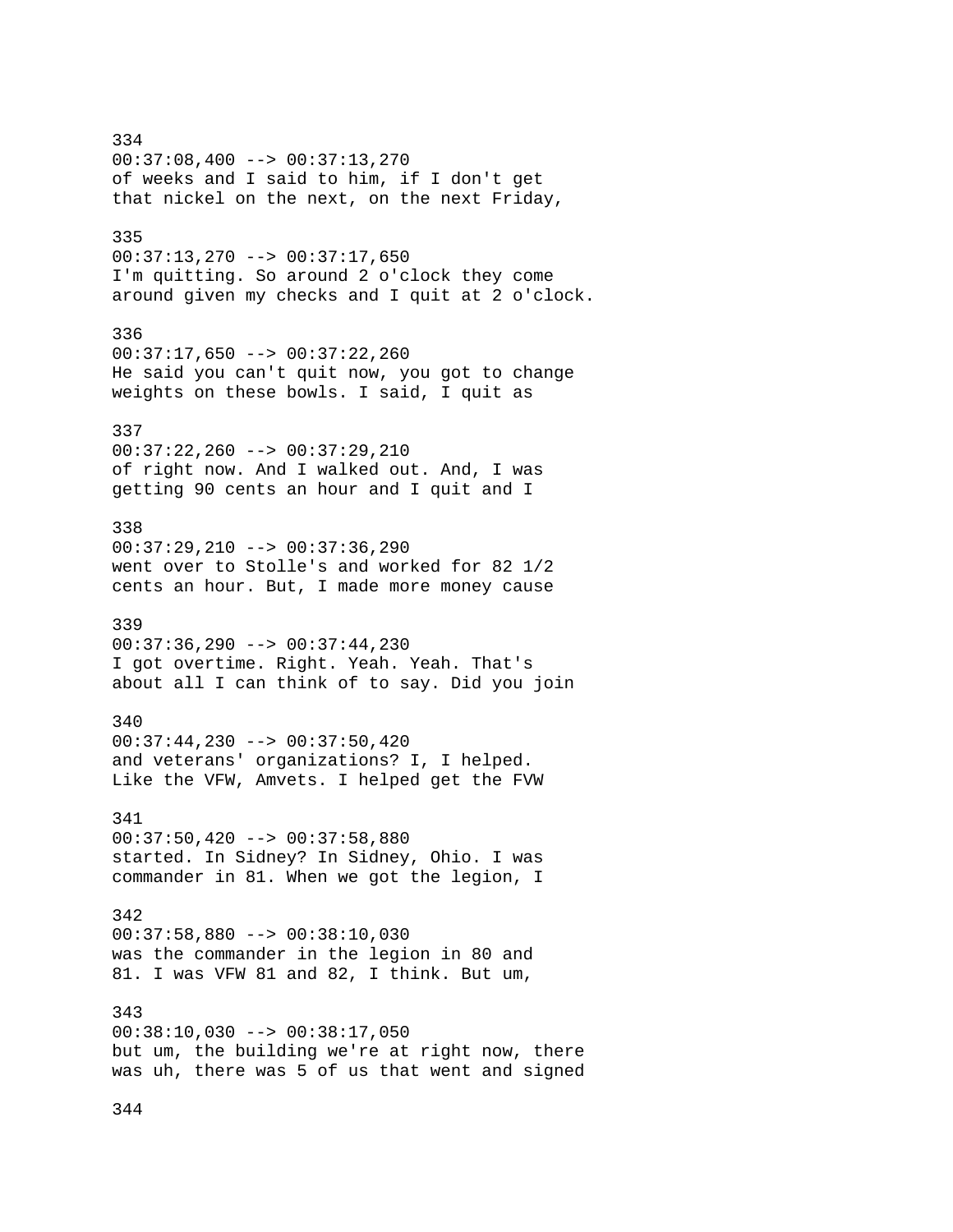$00:38:17,050$  -->  $00:38:22,550$ a note. We brought in \$50,000 to First Federal Bank. And, there was five of us that signed 345 00:38:22,550 --> 00:38:33,510 the note and they're all dead but me. I'm the only one living out of the five. Out of 346 00:38:33,510 --> 00:38:38,840 the five. But anyhow, now the thinking about closing it up, think about closing up Shelby 347 00:38:38,840 --> 00:38:43,150 County and call it Shelby County Veterans. Oh, really. Okay. They'd call it Shelby County 348 00:38:43,150 --> 00:38:58,310 Veterans. Um so what have you done since, you um, besides, you just worked at the iron, 349 00:38:58,310 --> 00:39:03,190 the iron? The foundry. Yeah, I quit the foundry and went to Stolle's. And then I worked 11 350 00:39:03,190 --> 00:39:10,360 years at Stolle's. Then I quit Stolle's and worked at Omar Bakery for 10 years. Sold house-to-house 351 00:39:10,360 --> 00:39:17,220 and then they went bankrupt. And I lost my retirement. Oh, no. I lost my retirement at 352 00:39:17,220 --> 00:39:28,680 Stolle's so then I went to Baumfolder's. I worked at Baumfolder's for 21 years. I retired, 353 00:39:28,680 --> 00:39:36,490 I retired in 88. 1988. What did you do for them? I started out with a drill, a drill 354  $00:39:36,490$  -->  $00:39:42,660$ press, then I went to the, the, I put the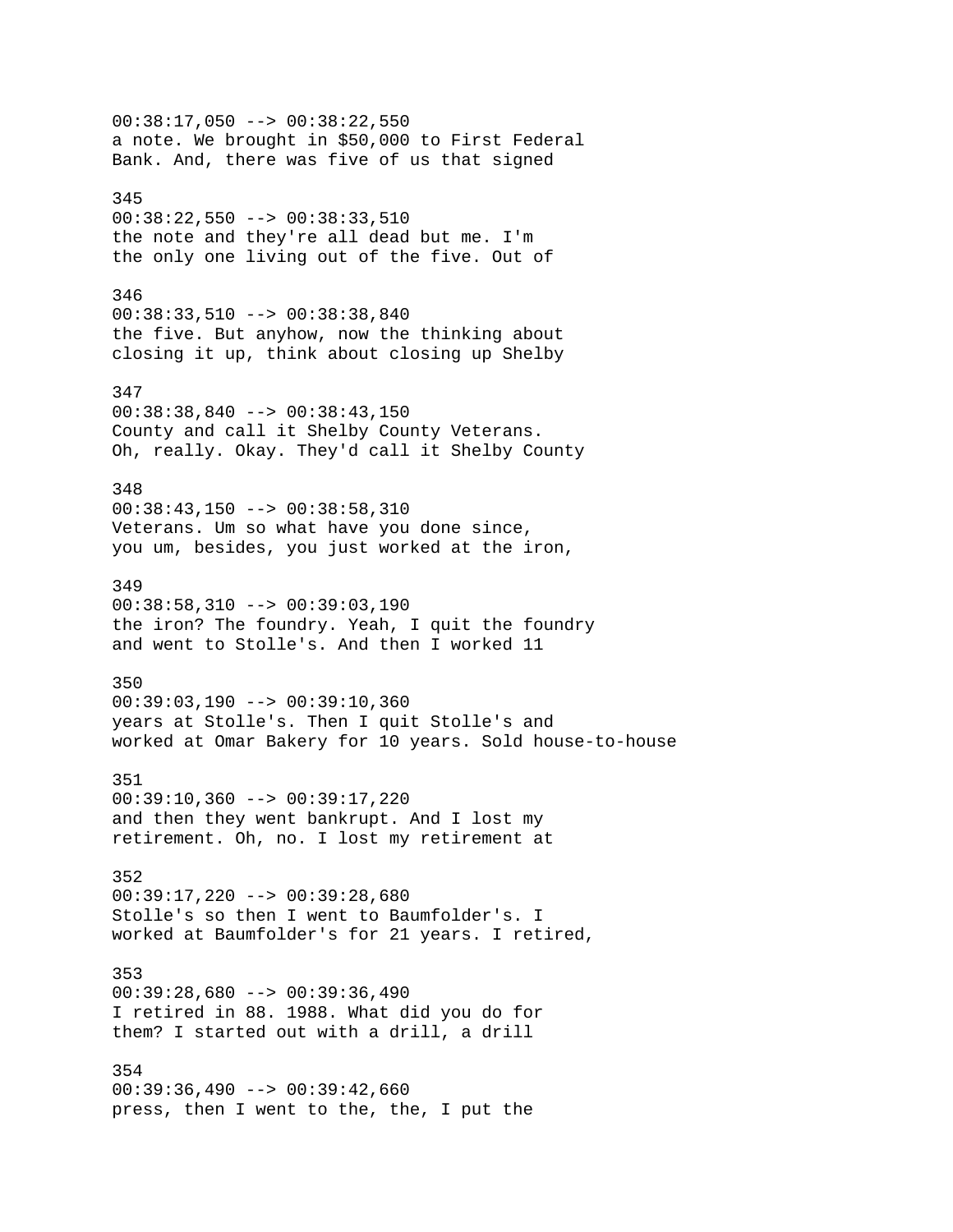machines together. Assembly. I had a little, 355  $00:39:42,660$  -->  $00:39:47,370$ uh, a little incident there. One of the guys was jealous of my work. He wanted my job. 356  $00:39:47,370$  -->  $00:39:56,110$ So he went to the boss and she's still, [inaudible], I can think of her name right now. He went 357  $00:39:56,110$  -->  $00:40:03,020$ to her and told her that I was stealing from the company. Oh. And, so she did take his 358 00:40:03,020 --> 00:40:07,820 word too much cause she she came up and ask me since she heard I was stealing stuff. And 359 00:40:07,820 --> 00:40:12,820 I told her what I was doing. I'd put these motors on, you know and I cut maybe 4 foot 360 00:40:12,820 --> 00:40:17,020 of wires off the motor and then I would rewire them up here, you know. Now the 4 foot of 361 00:40:17,020 --> 00:40:23,160 wire we would throw in the trash can. Well, I was taking my knife and putting them in 362  $00:40:23,160$  -->  $00:40:27,140$ a vise and stripping them, taking the, taking the insulation off and taking the copper home. 363 00:40:27,140 --> 00:40:32,970 Maybe a pound a month or something like that, or a week. Not too much. And, so everyday 364 00:40:32,970 --> 00:40:40,800 she passed me, she called me the stripper. And she is still boss at Baumfolder's, it's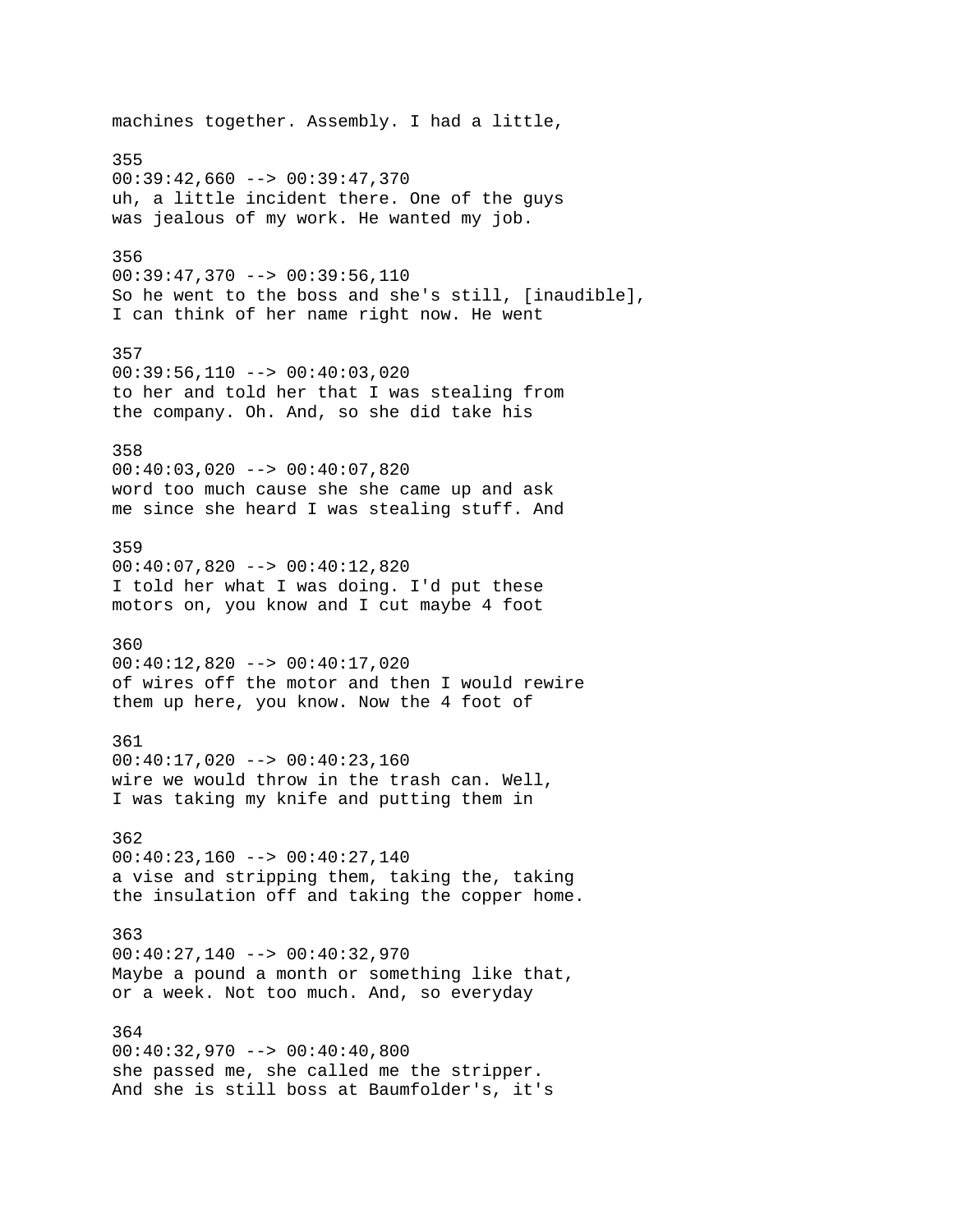365  $00:40:40,800$  -->  $00:40:48,050$ a, not Baumfolderâ€<sup>™</sup>s anymore its a... Heidelberg. Heidelberg. And she's still there. Janice 366  $00:40:48,050$  -->  $00:40:54,990$ Bonanzer. Janice Bonanzer. Bonanzer That's her name. And she is still boss there. I should 367  $00:40:54,990$  -->  $00:40:59,750$ tell you, but Colleen's over here, but I'll tell you anyhow. Cover your ears. So, I went 368  $00:40:59,750$  -->  $00:41:06,150$ to see her about my retirement. You see, I got \$5,000 life insurance when I die. And 369  $00:41:06,150$  -->  $00:41:10,730$ I went to see her and she said Tony that do you remember Pete [inaudible] don't you? Yeah. 370 00:41:10,730 --> 00:41:16,470 She said come in here I want you the see him. So I went in there and he was about 450 pounds. 371  $00:41:16,470$  -->  $00:41:22,560$ And he sits about this far away from the table. And he's like this you know. I said Janice, 372 00:41:22,560 --> 00:41:28,740 Pete here, I said his dad, I always told his dad that he had the biggest Peter in town. 373 00:41:28,740 --> 00:41:38,630 She got a kick out of that. She did, she really did. Pete [inaudible] was his name and he's 374 00:41:38,630 --> 00:41:45,000 still living there. But he weighs about 400 pounds. So were going to go into some reflections, 375 00:41:45,000 --> 00:41:51,670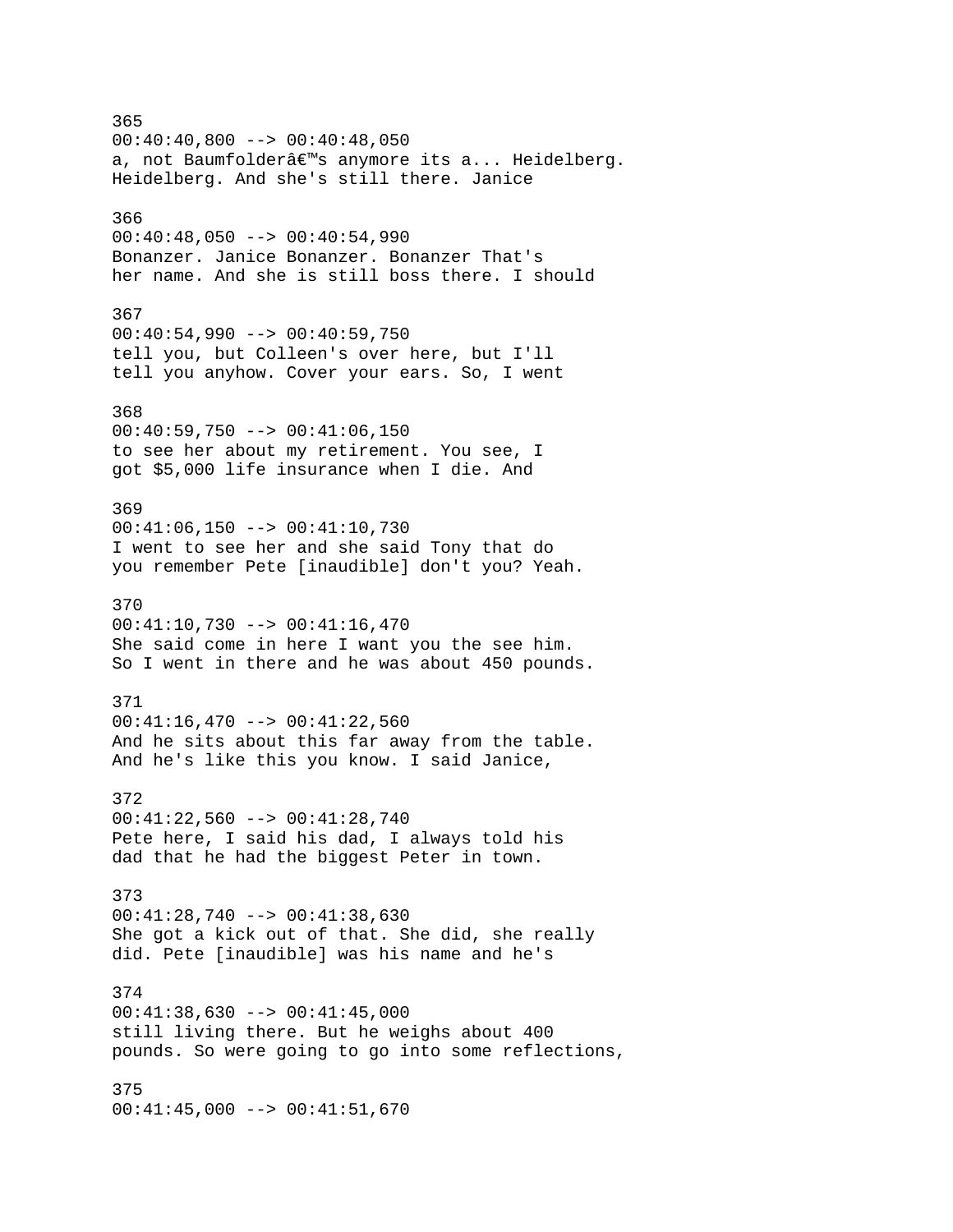um, were going to go into some reflections, so, yeah. Um, what, how did, the um, the wartime 376 00:41:51,670 --> 00:41:57,390 experiences affect your life? I actually, I took it just like a grain of salt. Nothing 377 00:41:57,390 --> 00:42:04,680 affected my life. I just, just went, knew I had to do it. I knew I had to stay. So I 378 00:42:04,680 --> 00:42:11,540 just did it to the best of my ability and hoped I got out. Um, so what are some life 379 00:42:11,540 --> 00:42:17,010 lessons you learned from the service? Life lessons? Life lessons. Life skills you gained 380  $00:42:17,010$  -->  $00:42:24,040$ from the military. Actually, I didn't gain no skills. Cause all I did was guard and lay 381 00:42:24,040 --> 00:42:29,070 telephone wire and anybody can lay wire. And answer the switch box. And actually there 382 00:42:29,070 --> 00:42:35,810 was no skills to learn. Are you sure? Okay. Yeah. Yeah. There wasn't. So how was your, 383 00:42:35,810 --> 00:42:42,080 uh, how was your service, your service in World War II affected your feelings of the 384  $00:42:42,080$  -->  $00:42:47,860$ war, uh, war in general and the military? It didn't hardly affect me at all cause, actually 385 00:42:47,860 --> 00:42:53,320 I was still young. And it didn't bother me, I was just glad to get out. But it didn't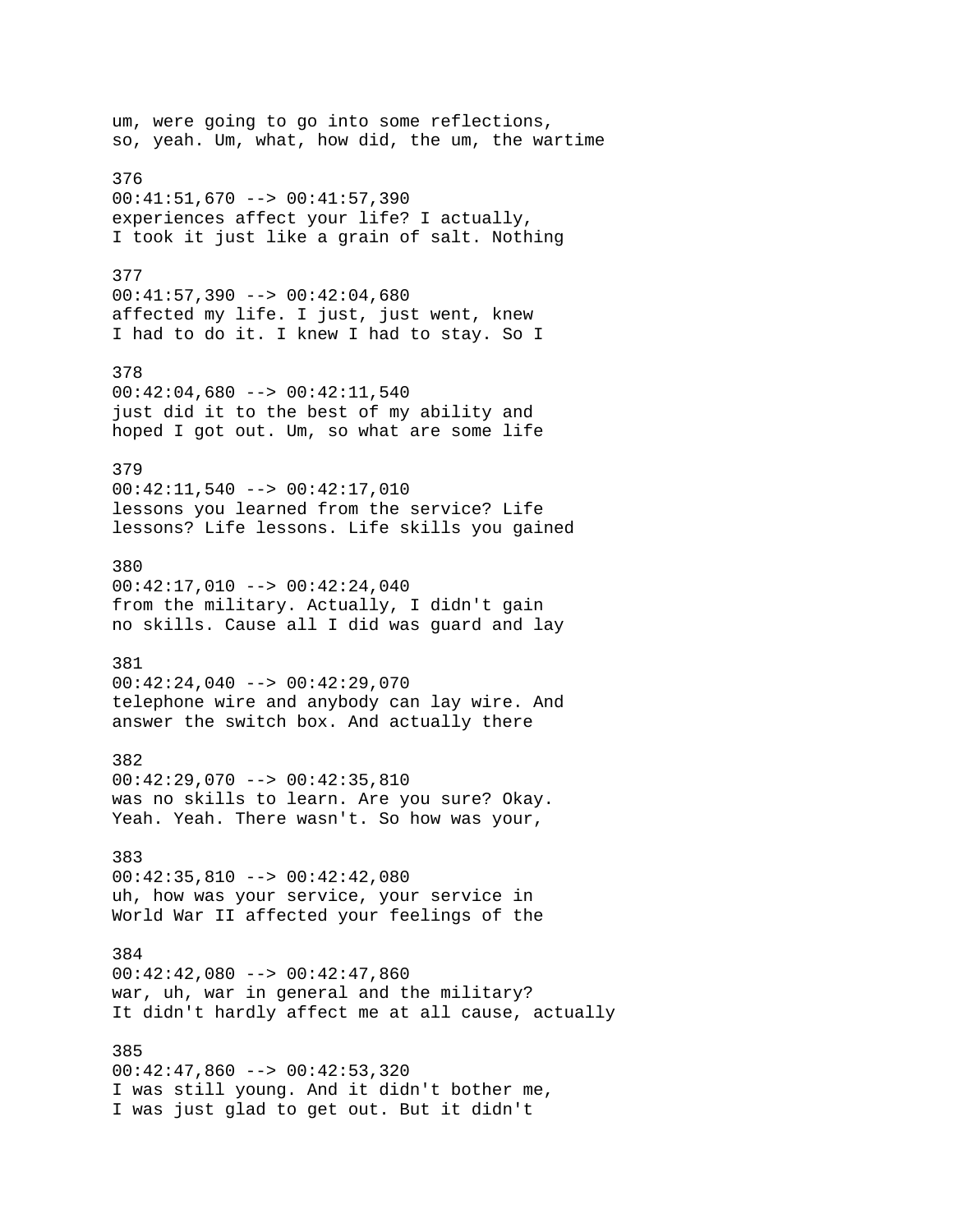386 00:42:53,320 --> 00:42:59,270 affect me none and I just got out. And the only thing that really affected me was they 387  $00:42:59,270$  -->  $00:43:06,860$ took away my prime life, from 18 to 23. Yeah. Yeah. That was my life, and I enjoyed going 388  $00:43:06,860$  -->  $00:43:11,400$ out with the girls and dating girls. And when I came home from the service I didn't know 389 00:43:11,400 --> 00:43:17,040 nobody. Yeah, that the only thing. But otherwise my life was pretty nice. So this is going 390 00:43:17,040 --> 00:43:26,060 to go to the Library of Congress and be stored there for people to view it the future, if 391  $00:43:26,060$  -->  $00:43:29,310$ they want to learn more about World War II veterans. Is there any message that you want 392 00:43:29,310 --> 00:43:32,820 to leave this for anybody that going to end up viewing this, um, recording? Well, I don't 393 00:43:32,820 --> 00:43:38,440 know what to say. Well there are no messages, I wouldn't have any. Just all I know, if you 394  $00:43:38,440$  -->  $00:43:43,450$ get to service do what they tell you whether it's right wrong. It the Army way and the 395 00:43:43,450 --> 00:43:48,240 right way and the wrong way. And you had to do it the right, the Army way. That's what

396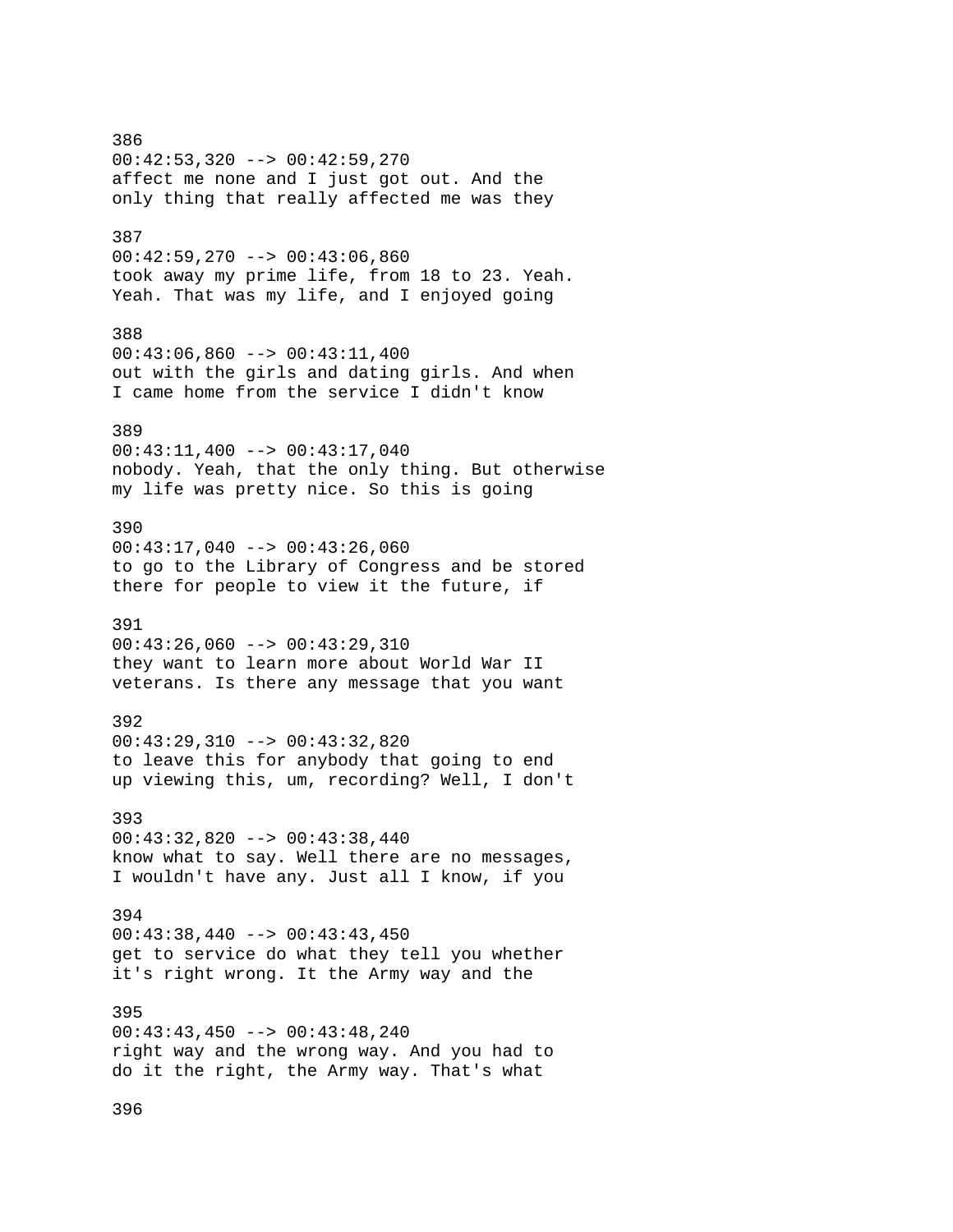00:43:48,240 --> 00:43:52,210 they told us, the wrong way, the right way, and the Army way. You got to do it the Army 397 00:43:52,210 --> 00:43:57,670 way. Whether it was right or wrong. That's what you had to do. Sounds about right. But, 398 00:43:57,670 --> 00:44:01,030 that's, pretty good. The wrong way, the right way, and the Army way. Yeah. And that's the 399 00:44:01,030 --> 00:44:10,930 way it worked. Jeff, did you have any more questions? Um, yeah. You got out in 46 and 400 00:44:10,930 --> 00:44:15,980 you were 23, when the Korean War started...Yeah. Did the threaten to take you back in or anything? 401 00:44:15,980 --> 00:44:22,210 Well, when I got out, they wanted me to join the Reserves. Yeah. And, I wouldn't join the 402 00:44:22,210 --> 00:44:25,450 reserves. If I would have, I would have went to Korea. I was gonna say. Cause you were 403  $00:44:25,450$  -->  $00:44:32,550$ only, when Korea started you were only, um, 28 or 29. Yeah, something like that. But I 404 00:44:32,550 --> 00:44:38,460 if I would have joined the Reserves which alot of people did, they went to Korea. And 405  $00:44:38,460$  -->  $00:44:44,960$ some of them lost their lives, I know some. My wife's cousin out in Arkansas, and he went 406 00:44:44,960 --> 00:44:52,310 to Korea and he was in the Army and uh he's